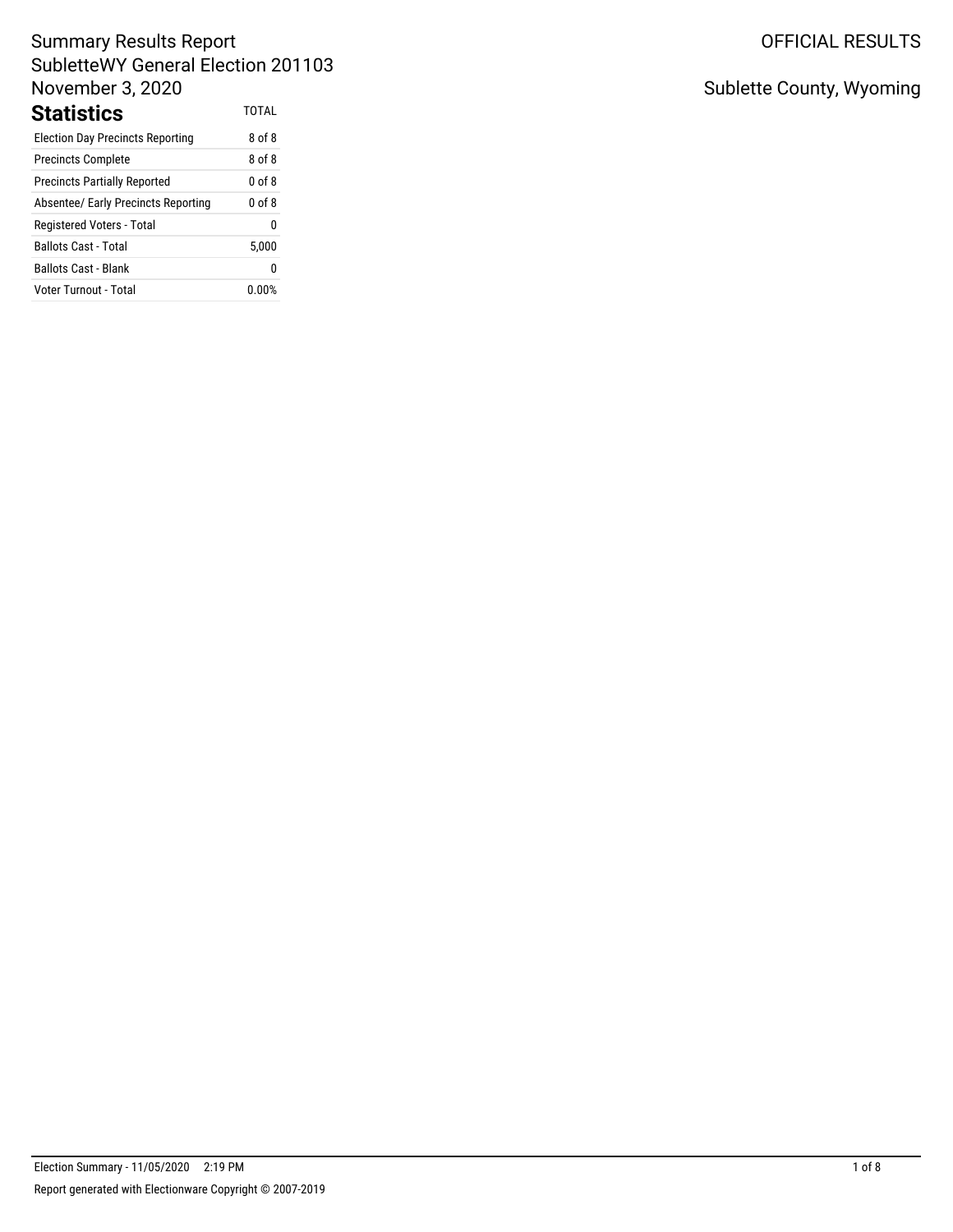#### **PRESIDENT AND VICE PRESIDENT**

Vote For 1

|                         | TOTAL |
|-------------------------|-------|
| <b>REP TRUMP/PENCE</b>  | 3,957 |
| <b>DEM BIDEN/HARRIS</b> | 882   |
| LIB JORGENSEN/COHEN     | 71    |
| IND PIERCE/BALLARD      | 37    |
| Write-In Totals         | 23    |
| <b>Total Votes Cast</b> | 4,970 |
| Overvotes               | 1     |
| Undervotes              | 29    |
| <b>Contest Totals</b>   | 5.000 |

#### **UNITED STATES SENATOR**

Vote For 1

|                         | TOTAL |
|-------------------------|-------|
| REP CYNTHIA M. LUMMIS   | 4,004 |
| DEM MERAV BEN DAVID     | 835   |
| Write-In Totals         | 13    |
|                         |       |
| <b>Total Votes Cast</b> | 4,852 |
| Overvotes               | 1     |
| Undervotes              | 147   |

### **UNITED STATES REPRESENTATIVE**

Vote For 1

|                               | <b>TOTAL</b> |
|-------------------------------|--------------|
| REP LIZ CHENEY                | 3,729        |
| <b>DEM LYNNETTE GREY BULL</b> | 837          |
| CON JEFF HAGGIT               | 149          |
| LIB RICHARD BRUBAKER          | 128          |
| Write-In Totals               | 7            |
| <b>Total Votes Cast</b>       | 4,850        |
| Overvotes                     | 13           |
| Undervotes                    | 137          |
| <b>Contest Totals</b>         | 5.000        |

#### **STATE SENATOR DISTRICT 14** Vote For 1

|                         | TOTAL |
|-------------------------|-------|
| RFP FRFD BAI DWIN       | 3,740 |
| Write-In Totals         | 81    |
| <b>Total Votes Cast</b> | 3,821 |
| Overvotes               |       |
| Undervotes              | 670   |
| <b>Contest Totals</b>   |       |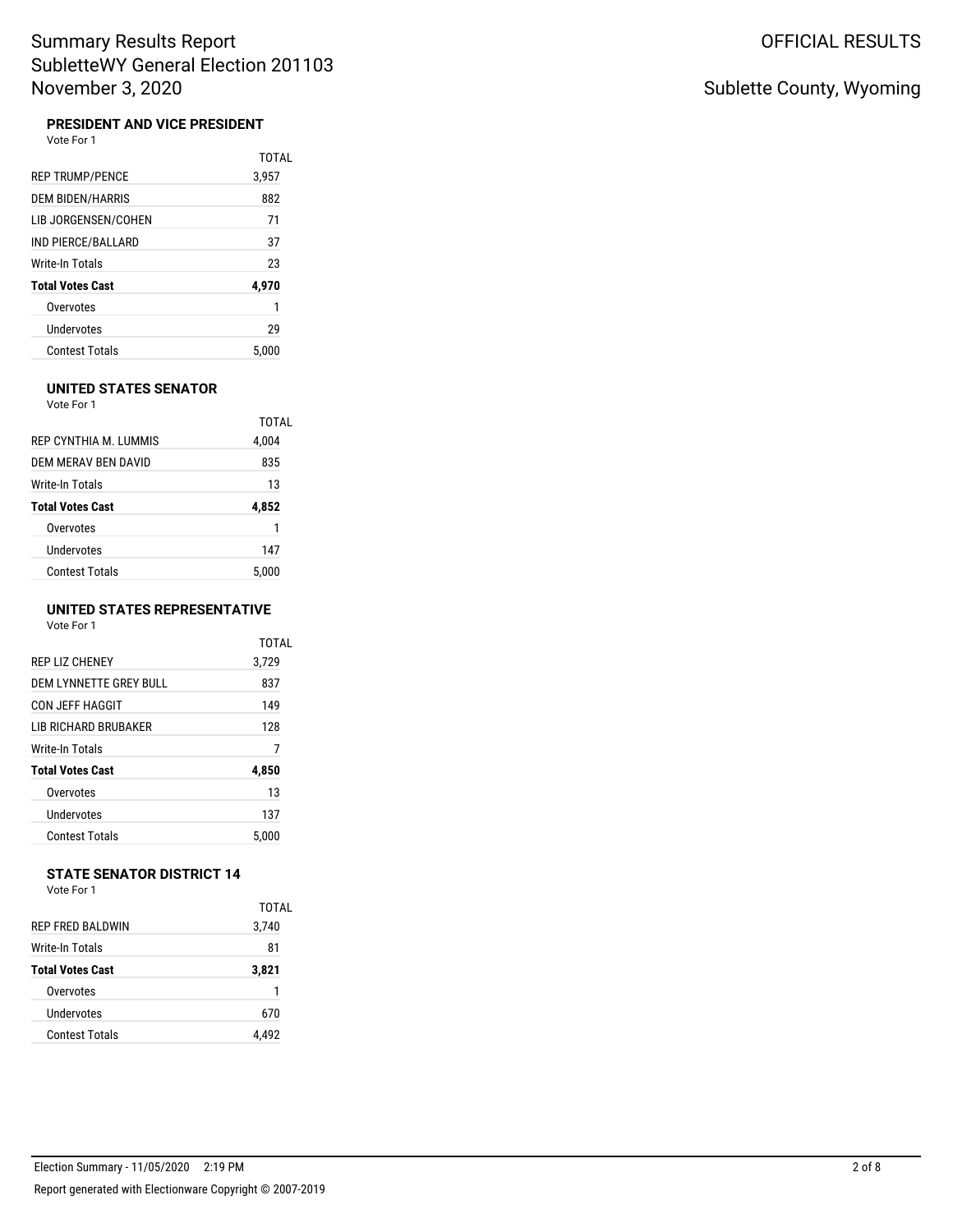### **STATE SENATOR DISTRICT 16**

| Vote For 1 |  |
|------------|--|
|------------|--|

| REP DAN DOCKSTADER      | TOTAI<br>408 |
|-------------------------|--------------|
|                         |              |
| Write-In Totals         | g            |
| <b>Total Votes Cast</b> | 417          |
| Overvotes               | 0            |
| Undervotes              | 91           |
| <b>Contest Totals</b>   | 508          |

#### **STATE REPRESENTATIVE DISTRICT 20**

TOTAL

| <b>Total Votes Cast</b> | 4,004 |
|-------------------------|-------|
| Write-In Totals         | 65    |
| REP ALBERT SOMMERS      | 3.939 |
|                         | TOT/  |
| Vote For 1              |       |

| Overvotes             |       |
|-----------------------|-------|
| Undervotes            | 487   |
| <b>Contest Totals</b> | 4.492 |

## **STATE REPRESENTATIVE DISTRICT 22**

Vote For 1

|                         | <b>TOTAL</b> |
|-------------------------|--------------|
| REP BILL WINNEY         | 191          |
| IND JIM ROSCOF          | 285          |
| Write-In Totals         | 4            |
| <b>Total Votes Cast</b> | 480          |
| Overvotes               | 0            |
| Undervotes              | 28           |
| <b>Contest Totals</b>   | 508          |
|                         |              |

### **COUNTY COMMISSIONER**

Vote For 3

|                         | TOTAL  |
|-------------------------|--------|
| REP TOM NOBLE           | 3,408  |
| REP DAVE STEPHENS       | 3,098  |
| REP SAM WHITE           | 3,346  |
| Write-In Totals         | 310    |
| <b>Total Votes Cast</b> | 10,162 |
| Overvotes               | 9      |
| <b>Undervotes</b>       | 4,829  |
| <b>Contest Totals</b>   | 15.000 |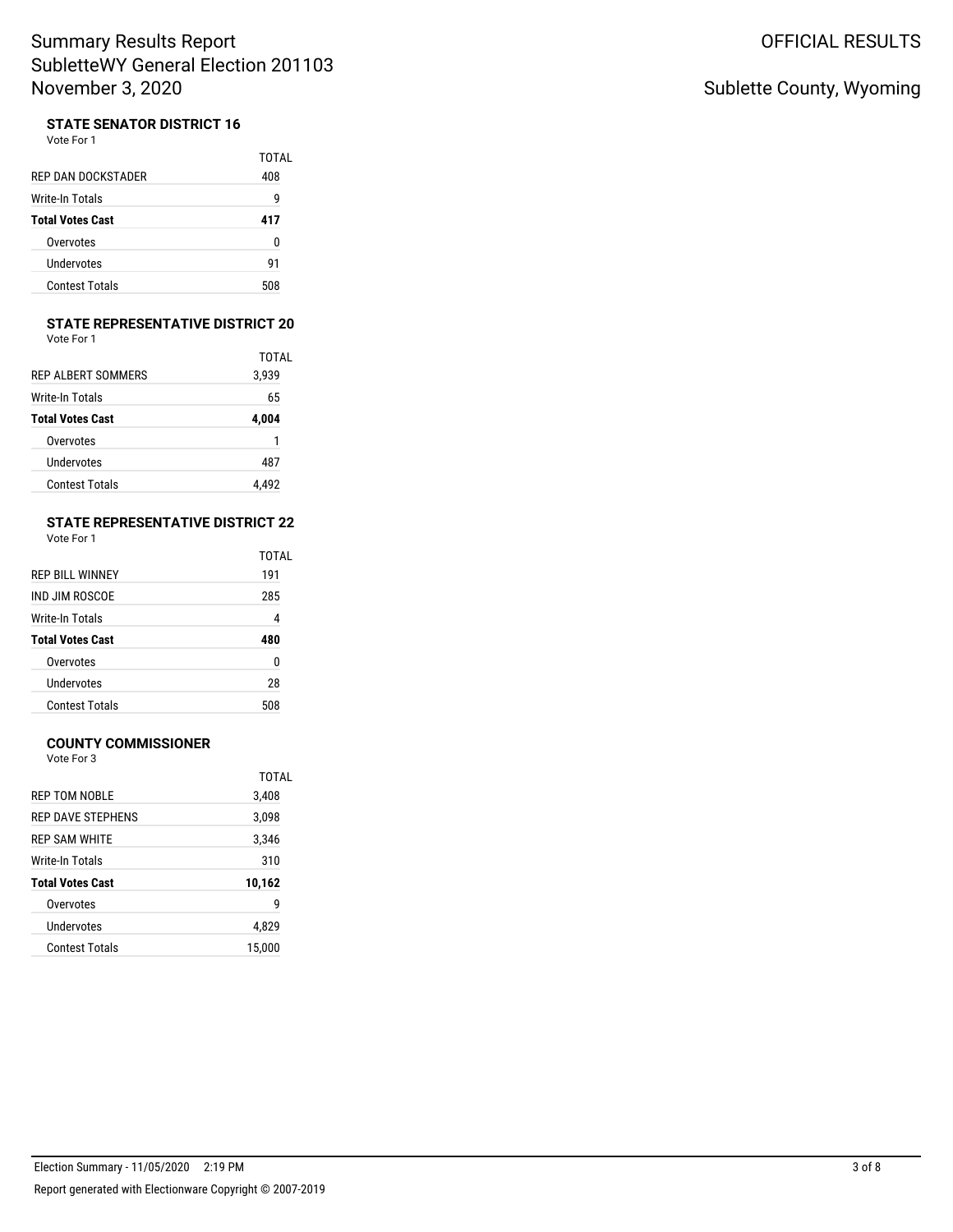### **COUNTY ASSESSOR**

Vote For 1

|                         | TOTAL |
|-------------------------|-------|
| REP LAILA ILLOWAY       | 4,230 |
| Write-In Totals         | 78    |
| <b>Total Votes Cast</b> | 4,308 |
| Overvotes               | 0     |
| Undervotes              | 692   |
| <b>Contest Totals</b>   | 5,000 |
|                         |       |

#### **SUP CT - BOOMGAARDEN**

Vote For 1

| <b>YES</b><br>N0<br><b>Total Votes Cast</b> | <b>TOTAL</b>          |            |     |
|---------------------------------------------|-----------------------|------------|-----|
|                                             | 3,413<br>658<br>4,071 |            |     |
|                                             |                       | Overvotes  | 0   |
|                                             |                       | Undervotes | 929 |
| <b>Contest Totals</b>                       | 5,000                 |            |     |

#### **SUP CT - GRAY** Vote For 1

| <b>YES</b><br>NΩ<br><b>Total Votes Cast</b> | TOTAL<br>3,337<br>695<br>4,032 |                       |       |
|---------------------------------------------|--------------------------------|-----------------------|-------|
|                                             |                                | Overvotes             | n     |
|                                             |                                | Undervotes            | 968   |
|                                             |                                | <b>Contest Totals</b> | 5.000 |

### **DIST CT - CONDER**

Vote For 1

|                         | TOTAL |
|-------------------------|-------|
| <b>YES</b>              | 3,351 |
| NO.                     | 620   |
| <b>Total Votes Cast</b> | 3,971 |
| Overvotes               | 0     |
| Undervotes              | 1,029 |
| <b>Contest Totals</b>   | 5,000 |

#### **CIR CT -DENHARDT**

Vote For 1

|                         | TOTAL |
|-------------------------|-------|
| <b>YES</b>              | 3,283 |
| N0                      | 663   |
| <b>Total Votes Cast</b> | 3,946 |
| Overvotes               | 0     |
| Undervotes              | 1,054 |
| <b>Contest Totals</b>   | 5,000 |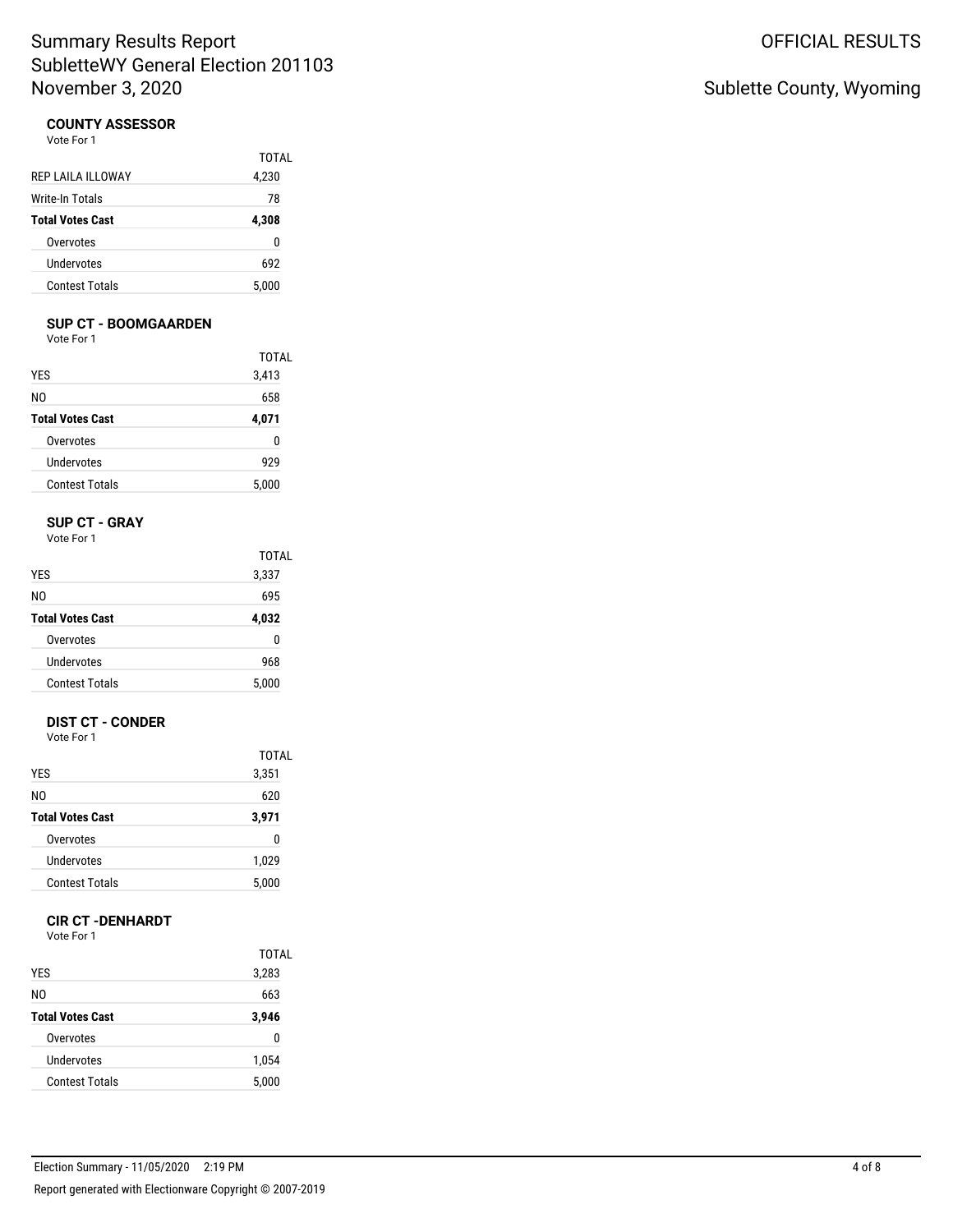#### **CIR CT - HAWS** Vote For 1

| .                       |       |
|-------------------------|-------|
|                         | TOTAL |
| <b>YES</b>              | 3,663 |
| N <sub>0</sub>          | 606   |
| <b>Total Votes Cast</b> | 4,269 |
| Overvotes               | 1     |
| Undervotes              | 730   |
| <b>Contest Totals</b>   | 5,000 |
|                         |       |

#### **CIR CT - RADDA**

Vote For 1

|                         | TOTAL |
|-------------------------|-------|
| <b>YES</b>              | 3,262 |
| NO.                     | 737   |
| <b>Total Votes Cast</b> | 3,999 |
| Overvotes               | 0     |
| Undervotes              | 1,001 |
| <b>Contest Totals</b>   | 5,000 |

#### **TRUSTEES SCHOOL DISTRICT #1 4YR** Vote For 3

| <b>SHAWN HAMBY</b>      | <b>TOTAL</b><br>994 |
|-------------------------|---------------------|
| PHILLIP D. HANSEN       | 1,037               |
| <b>STACY ILLOWAY</b>    | 2,038               |
| <b>MARIF MCGUIRE</b>    | 1,825               |
| CLAYTON OLSON           | 1,327               |
| <b>Write-In Totals</b>  | 156                 |
| <b>Total Votes Cast</b> | 7,377               |
| Overvotes               | 81                  |
| Undervotes              | 4.284               |
| Contest Totals          | 11,742              |

#### **TRUSTEES SCHOOL DISTRICT #1 2YR** Vote For 1

|                         | TOTAL |
|-------------------------|-------|
| <b>RACHEL WEKSLER</b>   | 2,575 |
| Write-In Totals         | 48    |
| <b>Total Votes Cast</b> | 2,623 |
| Overvotes               | 1     |
| Undervotes              | 1,290 |
| Contest Totals          | 3.914 |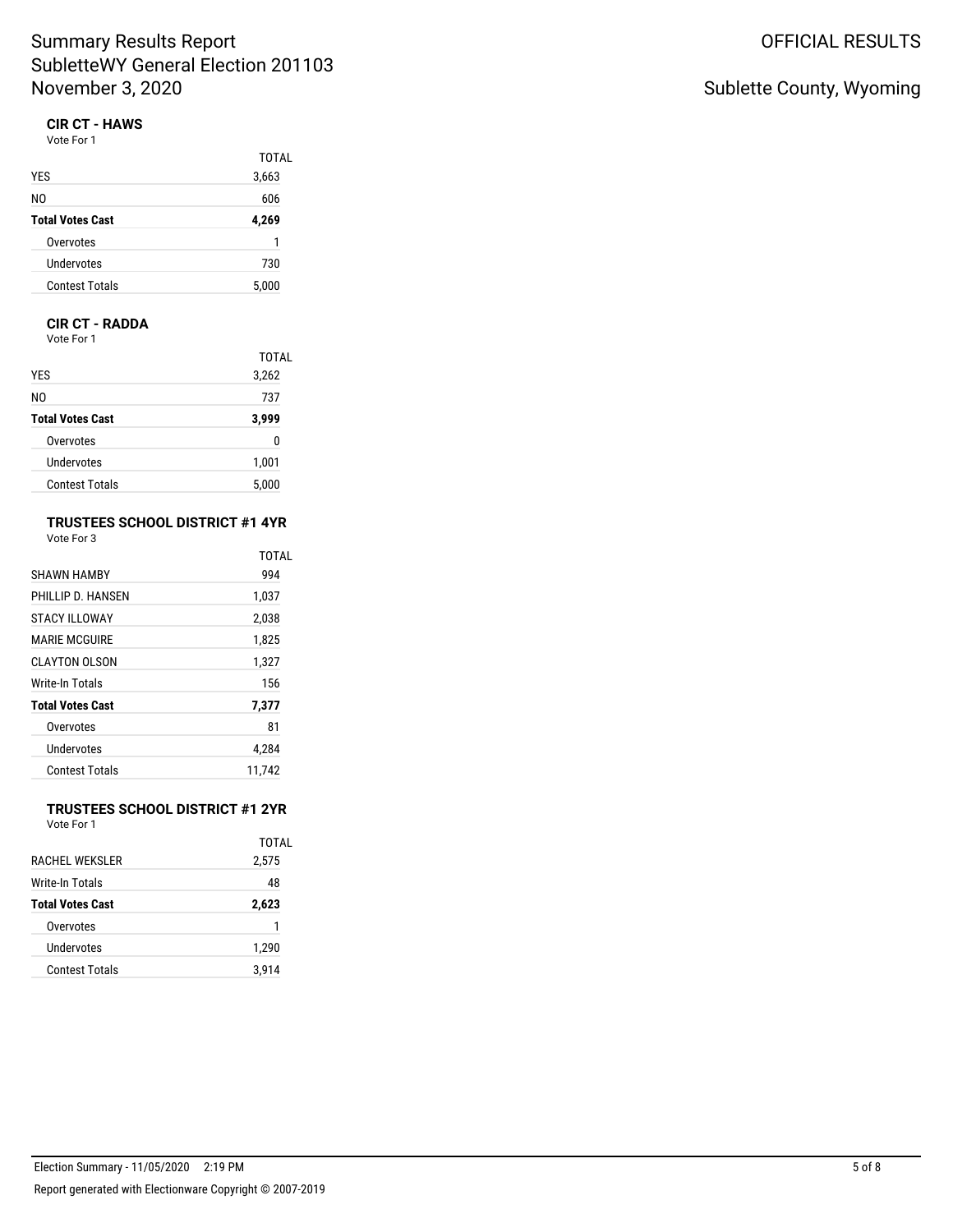# Sublette County, Wyoming

**TRUSTEES SCHOOL DISTRICT #9 4YR**<br>Vote For 3

|                         | TOTAL |
|-------------------------|-------|
| DARRY HOFFMAN           | 847   |
| CODY RAZA               | 855   |
| <b>BILL TANNER</b>      | 836   |
| Write-In Totals         | 19    |
| <b>Total Votes Cast</b> | 2,557 |
| Overvotes               | 6     |
| Undervotes              | 695   |
| Contest Totals          | 3.258 |

#### **TRUSTEES BIG PINEY CEMETERY 4YR** Vote For 3

|                          | TOTAI |
|--------------------------|-------|
| I INDA I FONARD          | 772   |
| <b>VAI FRIF WILLIAMS</b> | 844   |
| BOB WILSON               | 869   |
| Write-In Totals          | 8     |
| <b>Total Votes Cast</b>  | 2,493 |
| Overvotes                | 15    |
| <b>Undervotes</b>        | 750   |
| <b>Contest Totals</b>    | 3.258 |

### **TRUSTEES UPPER GREEN RIVER CEMETERY 4YR**

Vote For 3

|                         | TOTAL  |
|-------------------------|--------|
| JANA M. BI OXHAM        | 1,224  |
| DWIGHT I DIBBEN         | 1,271  |
| <b>CARMEN HITTI F</b>   | 1,214  |
| DON SCHOOLEY            | 1,591  |
| REBECCA THOMPSON        | 1,041  |
| MARY WASHAM             | 860    |
| Write-In Totals         | 28     |
| <b>Total Votes Cast</b> | 7,229  |
| Overvotes               | 57     |
| Undervotes              | 4.456  |
| Contest Totals          | 11.742 |
|                         |        |

# **TRUSTEES UPPER GREEN RIVER CEMETERY 2 YR**

| MARY FLLEN SCHOOLEY     | TOTAL<br>1,603 |
|-------------------------|----------------|
| <b>KENT VAN</b>         | 1,160          |
| Write-In Totals         | 12             |
| <b>Total Votes Cast</b> | 2,775          |
|                         |                |
| Overvotes               | 14             |
| Undervotes              | 1,125          |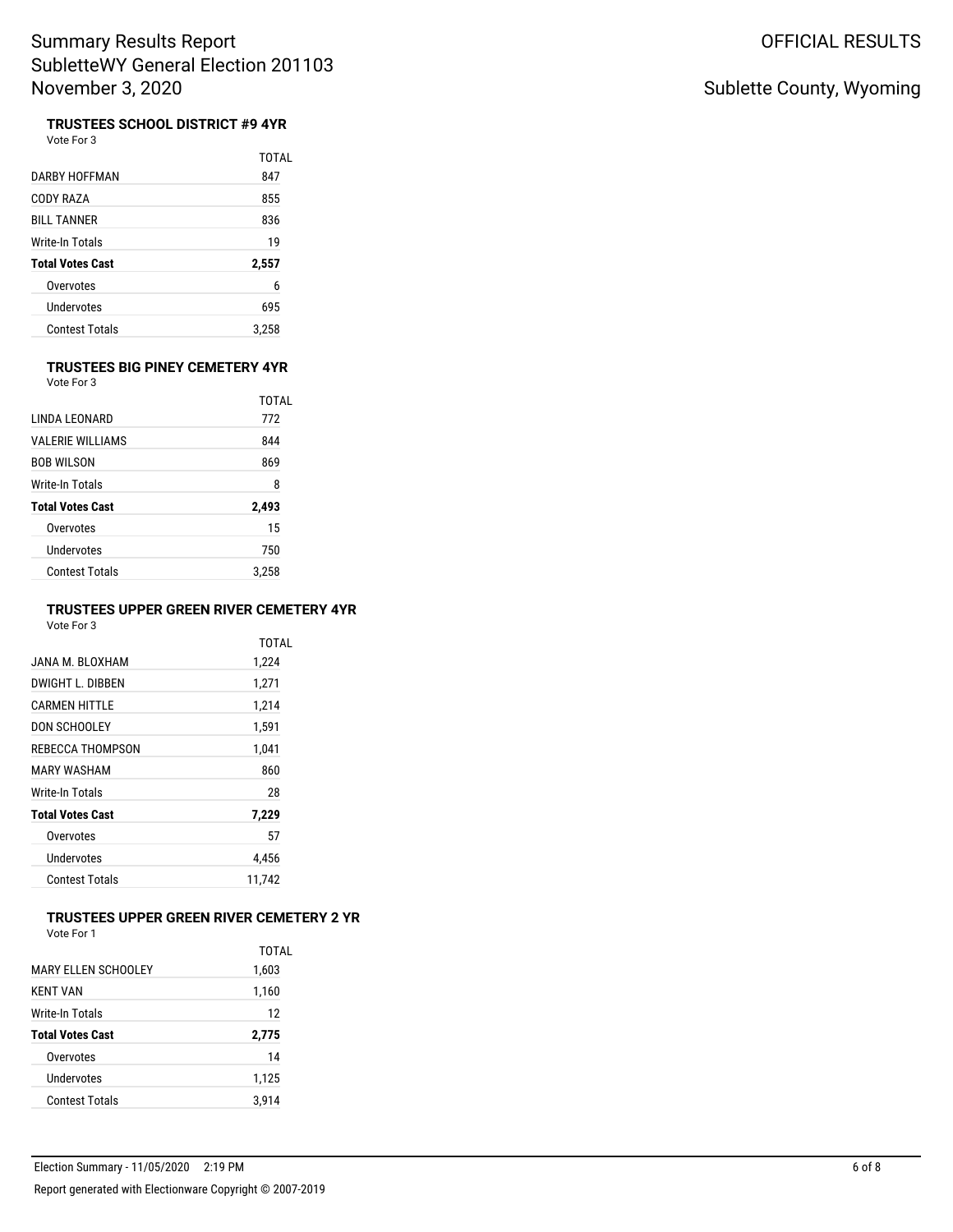# Sublette County, Wyoming

#### **TRUSTEES RURAL HEALTH CARE 4YR**

|                         | TOTAL  |
|-------------------------|--------|
| LYNN E. BERNARD         | 2,261  |
| SAM BIXLER              | 2,103  |
| RANDALL MONTGOMERY      | 1,730  |
| Write-In Totals         | 518    |
| <b>Total Votes Cast</b> | 6,612  |
| Overvotes               | 56     |
| Undervotes              | 3,332  |
| Contest Totals          | 10.000 |

#### **SUPERVISOR AT LARGE CONSERVATION 4YR** Vote For 1

|                                            | TOTAI |
|--------------------------------------------|-------|
| DAVID PAPF                                 | 3,962 |
| Write-In Totals<br><b>Total Votes Cast</b> | 26    |
|                                            | 3,988 |
| Overvotes                                  |       |
| Undervotes                                 | 1,011 |
| Contest Totals                             | 5.000 |

#### **SUPERVISORS RURAL CONSERVATION 4YR** Vote For 2

|                         | TOTAL  |
|-------------------------|--------|
| MII FORD I OCKWOOD      | 3,128  |
| MEGHANN DURBROW SMITH   | 2,972  |
| Write-In Totals         | 26     |
| <b>Total Votes Cast</b> | 6,126  |
| Overvotes               | 4      |
| Undervotes              | 3,870  |
| <b>Contest Totals</b>   | 10.000 |

#### **TRUSTEES SUBLETTE HOSPITAL 4YR** Vote For 2

TOTAL 2,586 1,622 1,981

| VOTE FOL Z       |  |
|------------------|--|
| TONIA HOFFMAN    |  |
| DIANA E. WATKINS |  |
| JAMISON ZIEGLER  |  |
| Write-In Totals  |  |

| Write-In Totals         | 98     |
|-------------------------|--------|
| <b>Total Votes Cast</b> | 6,287  |
| Overvotes               | 24     |
| Undervotes              | 3.689  |
| <b>Contest Totals</b>   | 10.000 |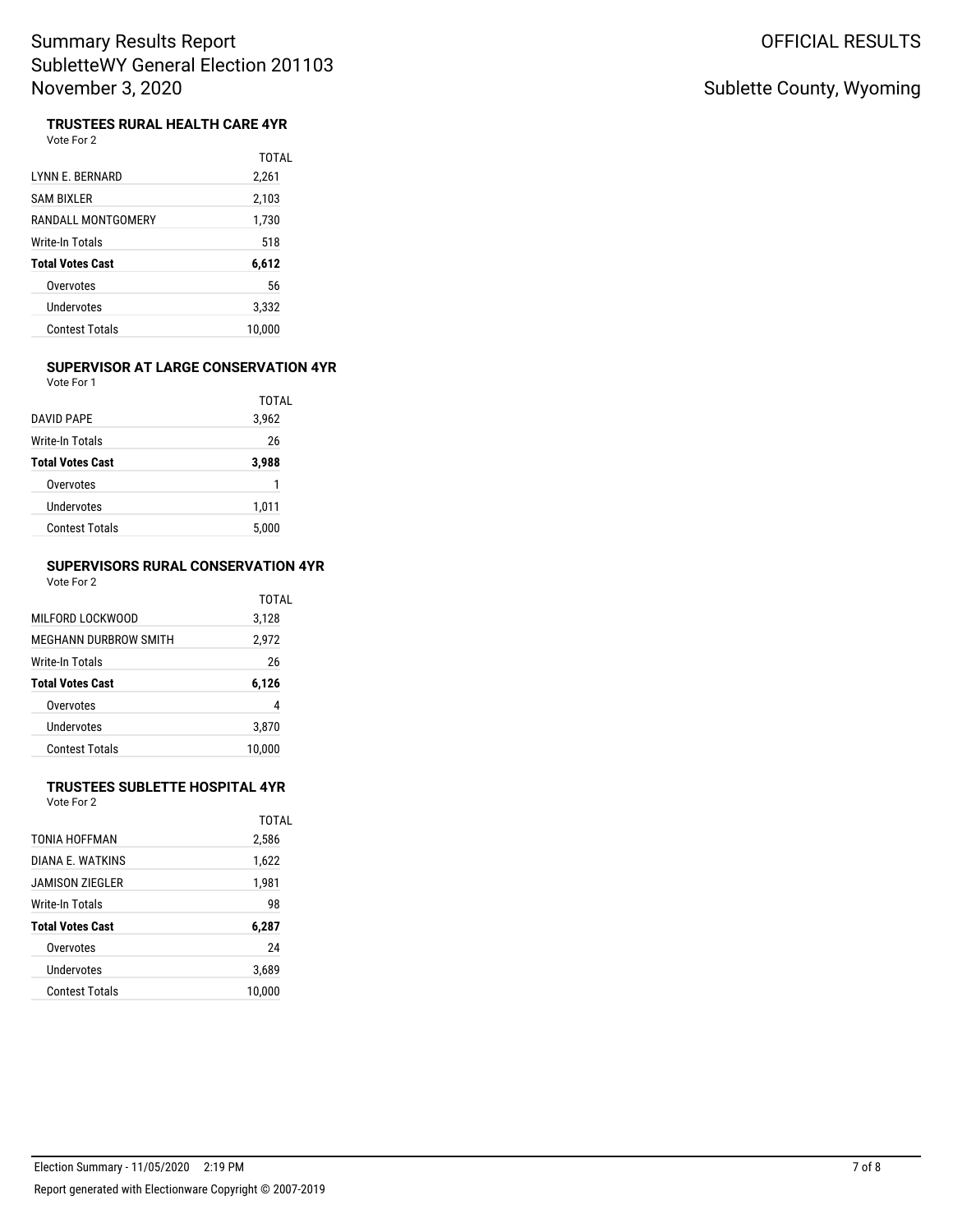# Sublette County, Wyoming

# **TRUSTEES SUBLETTE HOSPITAL 2YR**

|                            | TOTAI  |
|----------------------------|--------|
| WENDY BOMAN                | 2,227  |
| <b>BRENDAN FITZSIMMONS</b> | 1,924  |
| <b>MIKE POMPY</b>          | 1,764  |
| <b>KENDA TANNER</b>        | 2,753  |
| Write-In Totals            | 132    |
| <b>Total Votes Cast</b>    | 8,800  |
| Overvotes                  | 9      |
| Undervotes                 | 6,191  |
| <b>Contest Totals</b>      | 15,000 |

#### **PROPOSED SUBLETTE COUNTY SPECIAL HOSPITAL DISTRICT** Vote For 1

|                             | TOTAI |
|-----------------------------|-------|
| FOR THE DISTRICT            | 2,856 |
| <b>AGAINST THE DISTRICT</b> | 1,895 |
| <b>Total Votes Cast</b>     | 4,751 |
| Overvotes                   | 1     |
| Undervotes                  | 248   |
| Contest Totals              | 5.000 |

#### **CONST AMEND A**

Vote For 1

|                                           | TOTAL |
|-------------------------------------------|-------|
| <b>FOR</b>                                | 2,143 |
| <b>AGAINST</b><br><b>Total Votes Cast</b> | 2,219 |
|                                           | 4,362 |
| Overvotes                                 | 1     |
| Undervotes                                | 637   |
| <b>Contest Totals</b>                     | 5.000 |

#### **SPECIAL LODGING TAX PINEDALE**

|                         | TOTAL |
|-------------------------|-------|
| FOR LODGING TAX         | 645   |
| AGAINST LODGING TAX     | 298   |
| <b>Total Votes Cast</b> | 943   |
| Overvotes               | ŋ     |
| Undervotes              | 48    |
| <b>Contest Totals</b>   | 991   |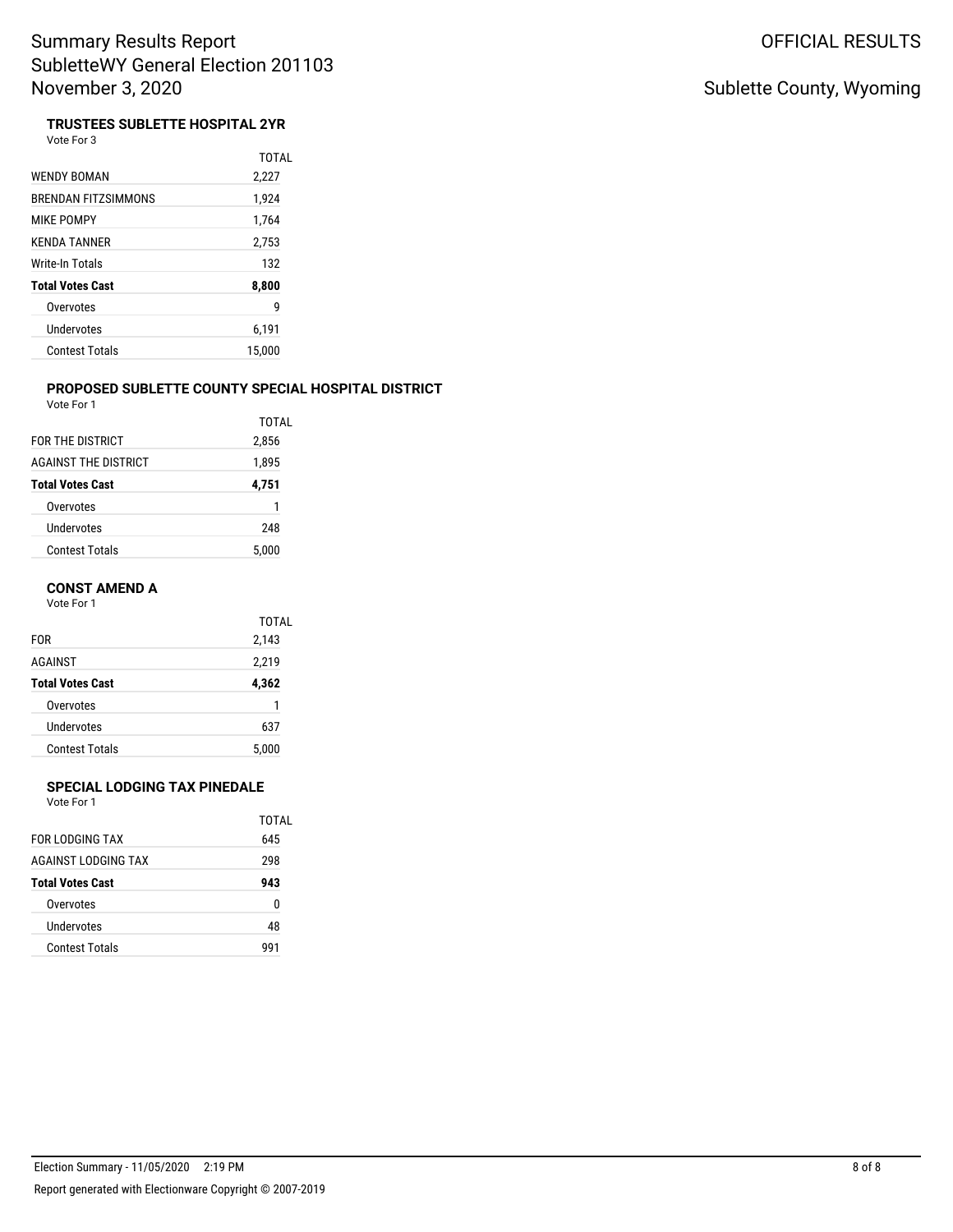# **1-1**

| <b>Statistics</b>           | TOTAL |
|-----------------------------|-------|
| Registered Voters - Total   | 0     |
| <b>Ballots Cast - Total</b> | 1.128 |
| <b>Ballots Cast - Blank</b> | 0     |
| Voter Turnout - Total       | 0.00% |

### **PRESIDENT AND VICE PRESIDENT**

|                         | TOTAL |
|-------------------------|-------|
| <b>REP TRUMP/PENCE</b>  | 778   |
| <b>DEM BIDEN/HARRIS</b> | 313   |
| LIB JORGENSEN/COHEN     | 12    |
| IND PIERCE/BALLARD      | g     |
| Write-In Totals         | 5     |

### **UNITED STATES SENATOR**

Vote For 1

|                       | TOTAL |
|-----------------------|-------|
| REP CYNTHIA M. LUMMIS | 805   |
| DEM MERAV BEN DAVID   | 287   |
| Write-In Totals       | 3     |

#### **UNITED STATES REPRESENTATIVE** Vote For 1

|                        | TOTAL |
|------------------------|-------|
| <b>REP LIZ CHENEY</b>  | 747   |
| DEM LYNNETTE GREY BULL | 284   |
| CON JEFF HAGGIT        | 25    |
| LIB RICHARD BRUBAKER   | 30    |
| Write-In Totals        | 3     |

#### **STATE SENATOR DISTRICT 14** Vote For 1

|                  | TOTAI |
|------------------|-------|
| REP FRED BALDWIN | 869   |
| Write-In Totals  | 20    |

#### **STATE REPRESENTATIVE DISTRICT 20** Vote For 1

TOTAL

| 1 U U U            |     |
|--------------------|-----|
|                    | тот |
| REP ALBERT SOMMERS | 968 |

| ILI ALDLINI JOININILINJ | <b>JUU</b> |
|-------------------------|------------|
| Write-In Totals         |            |
|                         |            |

## **COUNTY COMMISSIONER**

|                      | TOTAL |
|----------------------|-------|
| <b>REP TOM NOBLE</b> | 776   |
| REP DAVE STEPHENS    | 654   |
| REP SAM WHITE        | 787   |
| Write-In Totals      | 43    |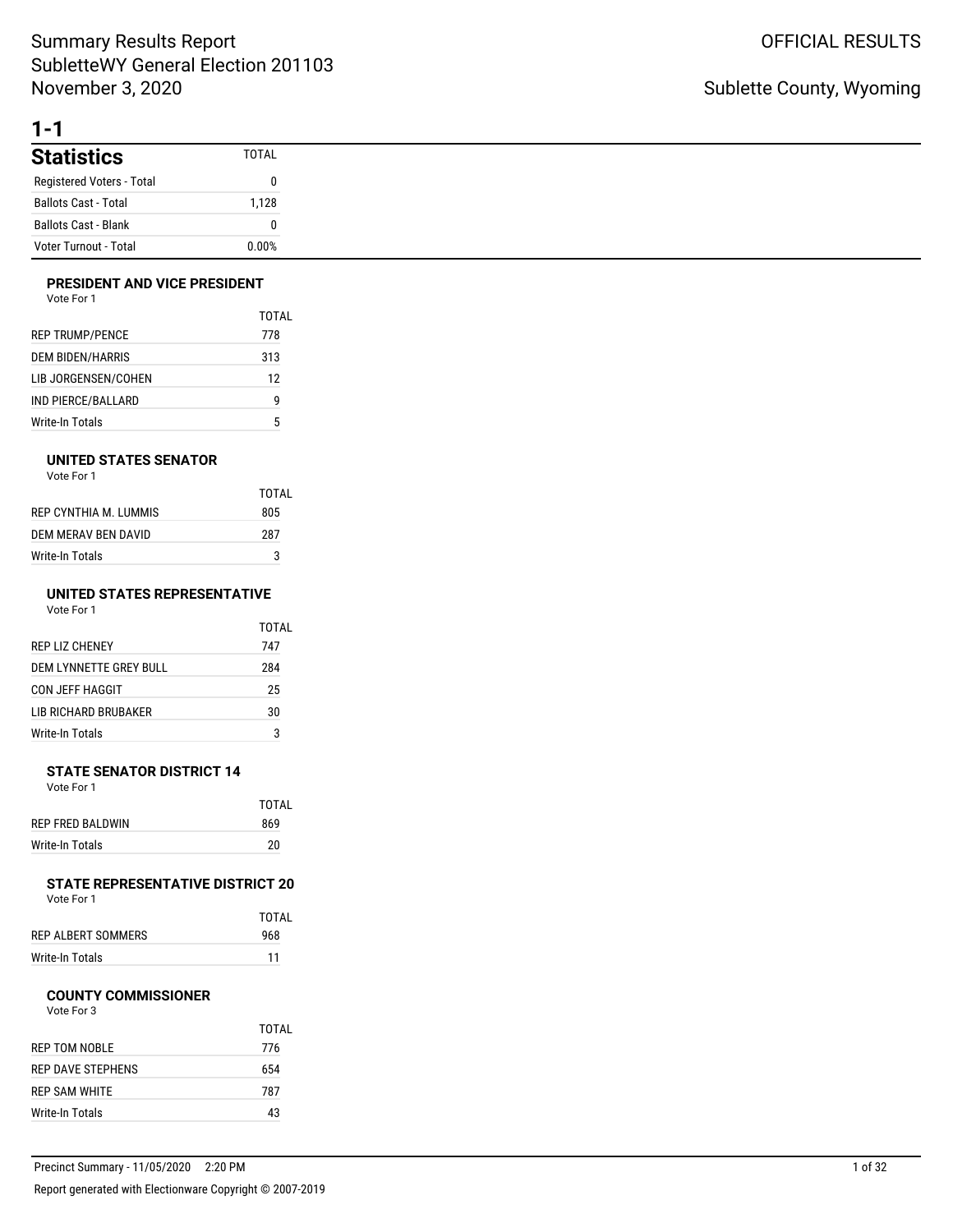# **COUNTY ASSESSOR**

| <b>COUNTY ASSESSOR</b><br>Vote For 1                 |                     |
|------------------------------------------------------|---------------------|
| REP LAILA ILLOWAY                                    | <b>TOTAL</b><br>934 |
| Write-In Totals                                      | 19                  |
| <b>SUP CT - BOOMGAARDEN</b><br>Vote For 1            |                     |
|                                                      | <b>TOTAL</b>        |
| YES                                                  | 734                 |
| NO                                                   | 141                 |
| <b>SUP CT - GRAY</b><br>Vote For 1                   |                     |
|                                                      | <b>TOTAL</b>        |
| YES                                                  | 717                 |
| NO                                                   | 148                 |
| <b>DIST CT - CONDER</b><br>Vote For 1                |                     |
|                                                      | <b>TOTAL</b>        |
| YES                                                  | 713                 |
| NO                                                   | 133                 |
| <b>CIR CT -DENHARDT</b><br>Vote For 1                |                     |
|                                                      | <b>TOTAL</b>        |
| YES<br>NO                                            | 694<br>145          |
|                                                      |                     |
| <b>CIR CT - HAWS</b><br>Vote For 1                   |                     |
| <b>YES</b>                                           | <b>TOTAL</b><br>823 |
| NO                                                   | 124                 |
| <b>CIR CT - RADDA</b><br>Vote For 1                  |                     |
|                                                      | TOTAL               |
| YES                                                  | 695                 |
| N0                                                   | 156                 |
| <b>TRUSTEES SCHOOL DISTRICT #1 4YR</b><br>Vote For 3 |                     |
|                                                      | <b>TOTAL</b>        |
| <b>SHAWN HAMBY</b>                                   | 291                 |
| PHILLIP D. HANSEN                                    | 289                 |
| <b>STACY ILLOWAY</b>                                 | 588                 |
| <b>MARIE MCGUIRE</b><br><b>CLAYTON OLSON</b>         | 539<br>358          |
|                                                      |                     |

Write-In Totals 45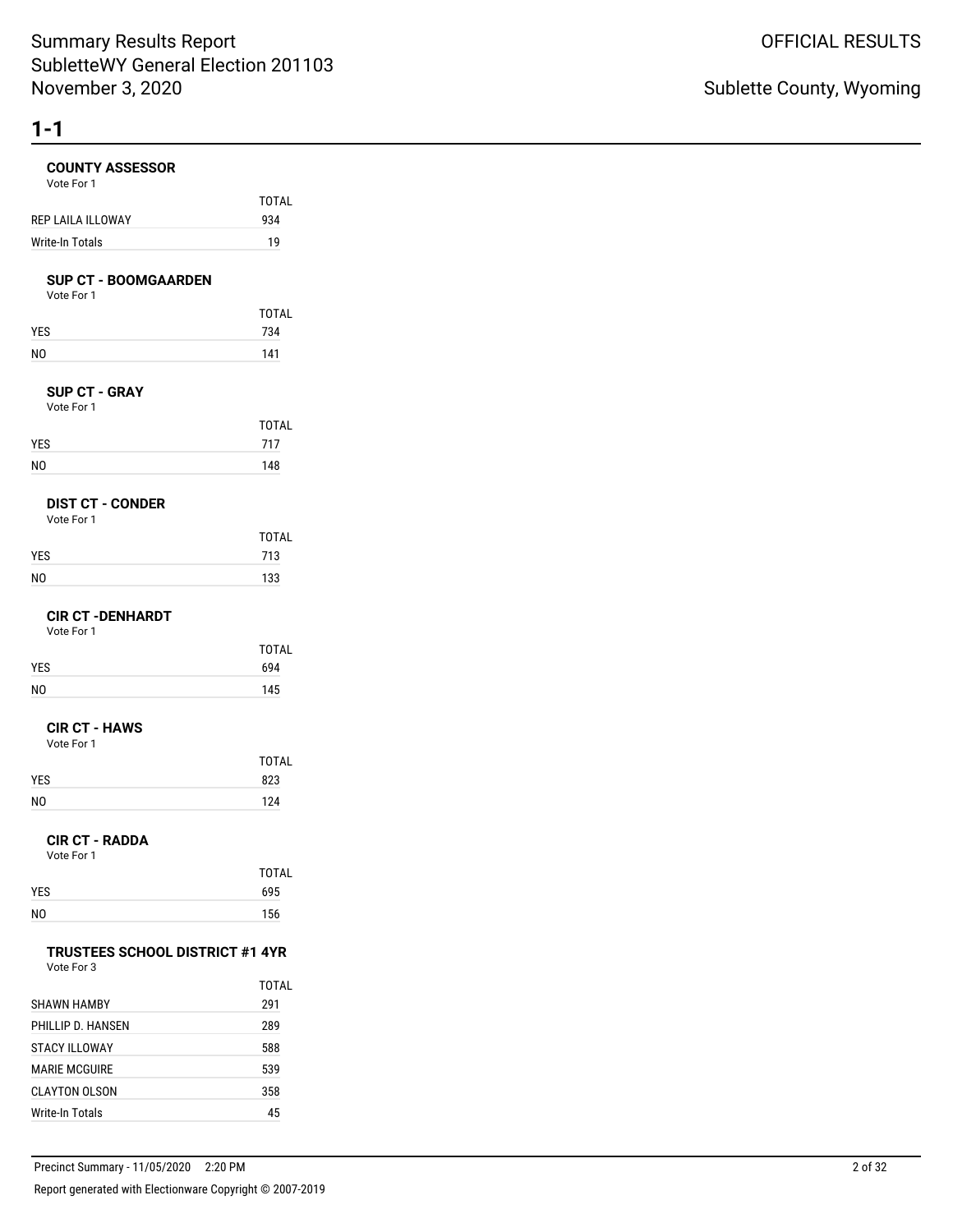### **TRUSTEES SCHOOL DISTRICT #1 2YR**

Vote For 1

TOTAL RACHEL WEKSLER 723 Write-In Totals 19

#### **TRUSTEES UPPER GREEN RIVER CEMETERY 4YR**

Vote For 3

|                  | TOTAL |
|------------------|-------|
| JANA M. BLOXHAM  | 445   |
| DWIGHT L. DIBBEN | 418   |
| CARMEN HITTLE    | 346   |
| DON SCHOOLEY     | 421   |
| REBECCA THOMPSON | 267   |
| MARY WASHAM      | 235   |
| Write-In Totals  | 3     |

# **TRUSTEES UPPER GREEN RIVER CEMETERY 2 YR**

Vote For 1

|                        | TOTAI |
|------------------------|-------|
| MARY FI I FN SCHOOI FY | 468   |
| KFNT VAN               | 327   |
| Write-In Totals        | 3     |

### **TRUSTEES RURAL HEALTH CARE 4YR**

Vote For 2

|                    | TOTAI |
|--------------------|-------|
| LYNN E. BERNARD    | 515   |
| <b>SAM BIXLER</b>  | 517   |
| RANDALL MONTGOMERY | 372   |
| Write-In Totals    | 146   |

### **SUPERVISOR AT LARGE CONSERVATION 4YR**

Vote For 1

|                 | TOTAL |
|-----------------|-------|
| DAVID PAPE      | 844   |
| Write-In Totals | 6     |

#### **SUPERVISORS RURAL CONSERVATION 4YR** Vote For 2

|                       | TOTAI |
|-----------------------|-------|
| MILFORD LOCKWOOD      | 629   |
| MEGHANN DURBROW SMITH | 663   |
| Write-In Totals       | 6     |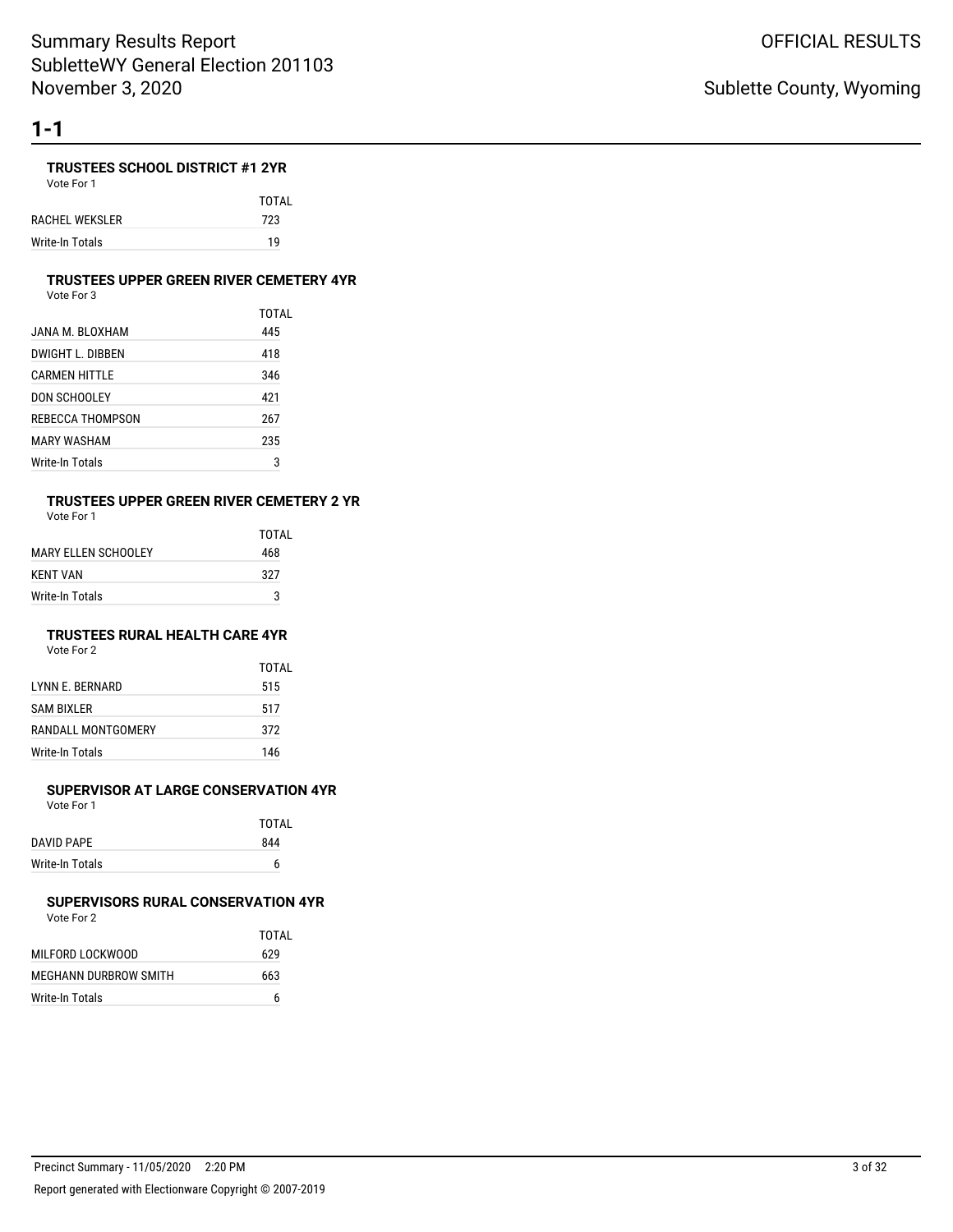### **TRUSTEES SUBLETTE HOSPITAL 4YR**

Vote For 2

|                  | TOTAI |
|------------------|-------|
| TONIA HOFFMAN    | 575   |
| DIANA F. WATKINS | 396   |
| JAMISON ZIEGLER  | 477   |
| Write-In Totals  | 22    |

#### **TRUSTEES SUBLETTE HOSPITAL 2YR**

Vote For 3

|                     | TOTAI |
|---------------------|-------|
| WENDY BOMAN         | 562   |
| BRENDAN FITZSIMMONS | 490   |
| MIKE POMPY          | 369   |
| KFNDA TANNFR        | 630   |
| Write-In Totals     | 24    |

# **PROPOSED SUBLETTE COUNTY SPECIAL HOSPITAL DISTRICT**

|                      | TOTAL |
|----------------------|-------|
| FOR THE DISTRICT     | 762   |
| AGAINST THE DISTRICT | 315   |

#### **CONST AMEND A**

Vote For 1

|            | <b>TOTAL</b> |
|------------|--------------|
| <b>FOR</b> | 512          |
| AGAINST    | 464          |

#### **SPECIAL LODGING TAX PINEDALE**

|                     | TOTAI |
|---------------------|-------|
| FOR LODGING TAX     | 265   |
| AGAINST LODGING TAX | 137   |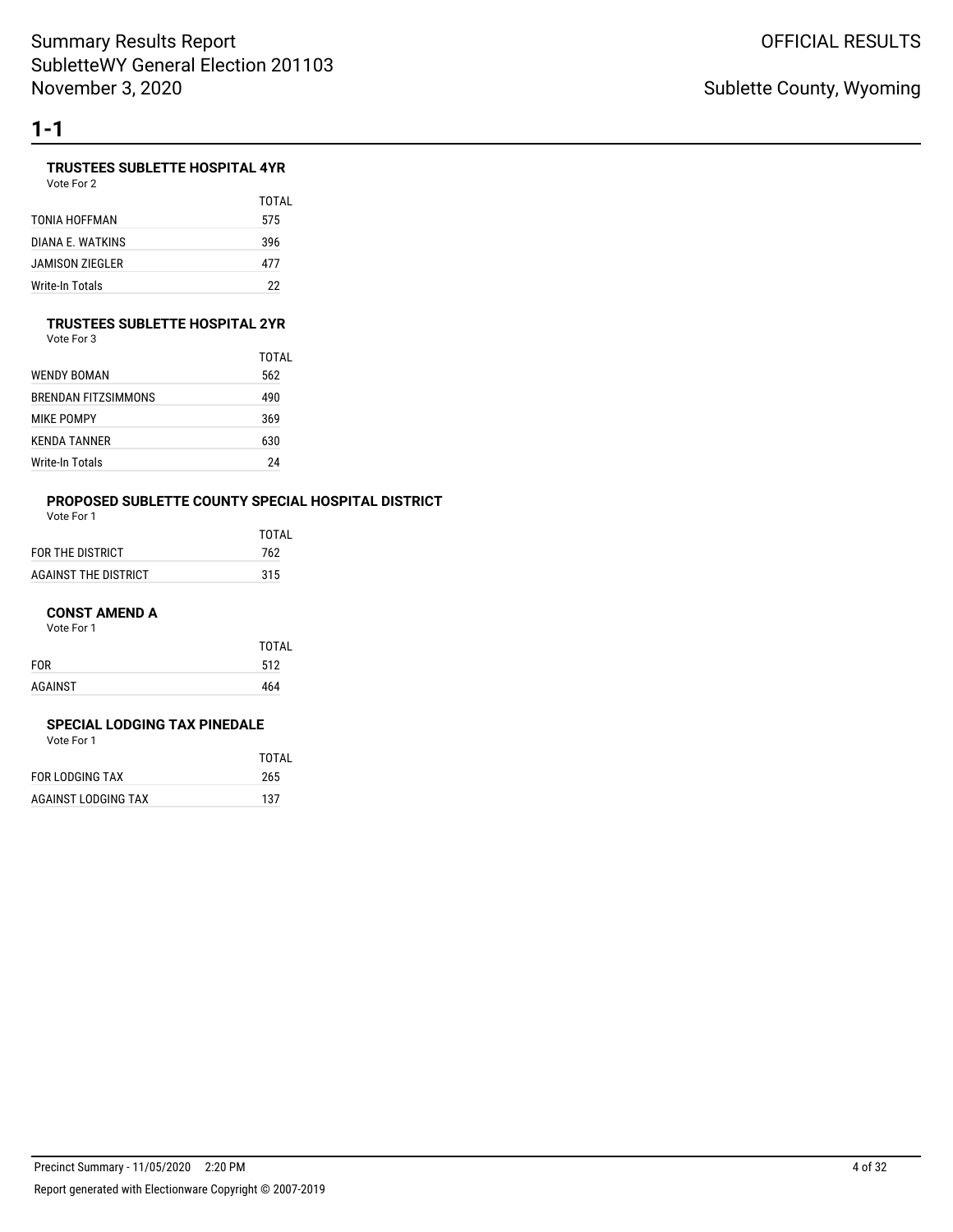# **1-3**

| <b>Statistics</b>           | TOTAL |
|-----------------------------|-------|
| Registered Voters - Total   |       |
| <b>Ballots Cast - Total</b> | 1.149 |
| <b>Ballots Cast - Blank</b> |       |
| Voter Turnout - Total       | 0.00% |

### **PRESIDENT AND VICE PRESIDENT**

|                         | TOTAL |
|-------------------------|-------|
| <b>REP TRUMP/PENCE</b>  | 910   |
| <b>DEM BIDEN/HARRIS</b> | 187   |
| LIB JORGENSEN/COHEN     | 34    |
| IND PIERCE/BALLARD      | g     |
| Write-In Totals         |       |

### **UNITED STATES SENATOR**

Vote For 1

|                       | TOTAL |
|-----------------------|-------|
| REP CYNTHIA M. LUMMIS | 920   |
| DEM MERAV BEN DAVID   | 185   |
| Write-In Totals       | 3     |

#### **UNITED STATES REPRESENTATIVE** Vote For 1

|                        | TOTAL |
|------------------------|-------|
| REP LIZ CHENEY         | 845   |
| DEM LYNNETTE GREY BULL | 181   |
| CON JEFF HAGGIT        | 49    |
| LIB RICHARD BRUBAKER   | 37    |
| Write-In Totals        | 0     |

#### **STATE SENATOR DISTRICT 14** Vote For 1

|                   | TOTAI |
|-------------------|-------|
| REP FRED BAI DWIN | 965   |
| Write-In Totals   | 27    |

#### **STATE REPRESENTATIVE DISTRICT 20** Vote For 1

|                    | TOTAL |
|--------------------|-------|
| REP ALBERT SOMMERS | 1,001 |
| Write-In Totals    | 25    |

#### **COUNTY COMMISSIONER**

|                      | TOTAL |
|----------------------|-------|
| <b>REP TOM NOBLE</b> | 792   |
| REP DAVE STEPHENS    | 731   |
| REP SAM WHITE        | 828   |
| Write-In Totals      | 49    |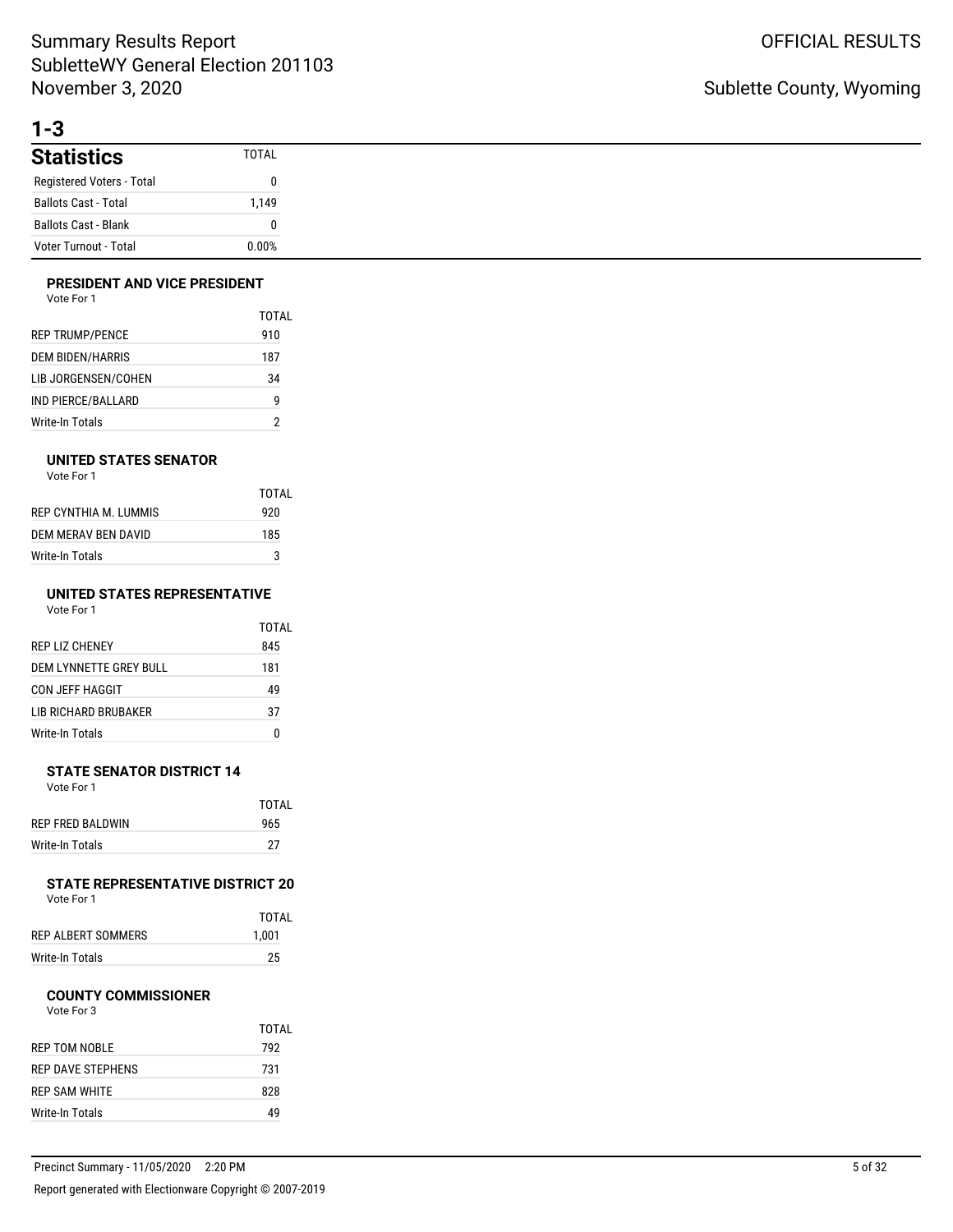| <b>COUNTY ASSESSOR</b><br>Vote For 1                 |                     |
|------------------------------------------------------|---------------------|
| <b>REP LAILA ILLOWAY</b>                             | <b>TOTAL</b><br>980 |
| Write-In Totals                                      | 26                  |
|                                                      |                     |
| <b>SUP CT - BOOMGAARDEN</b><br>Vote For 1            |                     |
|                                                      | <b>TOTAL</b>        |
| YES                                                  | 799                 |
| NO                                                   | 144                 |
| <b>SUP CT - GRAY</b><br>Vote For 1                   |                     |
|                                                      | <b>TOTAL</b>        |
| YES                                                  | 786                 |
| N <sub>0</sub>                                       | 149                 |
| <b>DIST CT - CONDER</b><br>Vote For 1                |                     |
|                                                      | <b>TOTAL</b>        |
| YES                                                  | 792                 |
| N <sub>O</sub>                                       | 128                 |
| <b>CIR CT - DENHARDT</b><br>Vote For 1               |                     |
|                                                      | <b>TOTAL</b>        |
| YES<br>N <sub>O</sub>                                | 786<br>135          |
|                                                      |                     |
| <b>CIR CT - HAWS</b><br>Vote For 1                   |                     |
|                                                      | <b>TOTAL</b><br>887 |
| YES<br>N <sub>O</sub>                                | 112                 |
|                                                      |                     |
| <b>CIR CT - RADDA</b><br>Vote For 1                  |                     |
|                                                      | TOTAL               |
| YES                                                  | 767                 |
| NO                                                   | 162                 |
| <b>TRUSTEES SCHOOL DISTRICT #1 4YR</b><br>Vote For 3 |                     |
|                                                      | TOTAL               |
| <b>SHAWN HAMBY</b>                                   | 327                 |
| PHILLIP D. HANSEN                                    | 335                 |
| <b>STACY ILLOWAY</b>                                 | 658                 |
| <b>MARIE MCGUIRE</b>                                 | 601                 |
| <b>CLAYTON OLSON</b>                                 | 400                 |

Write-In Totals 50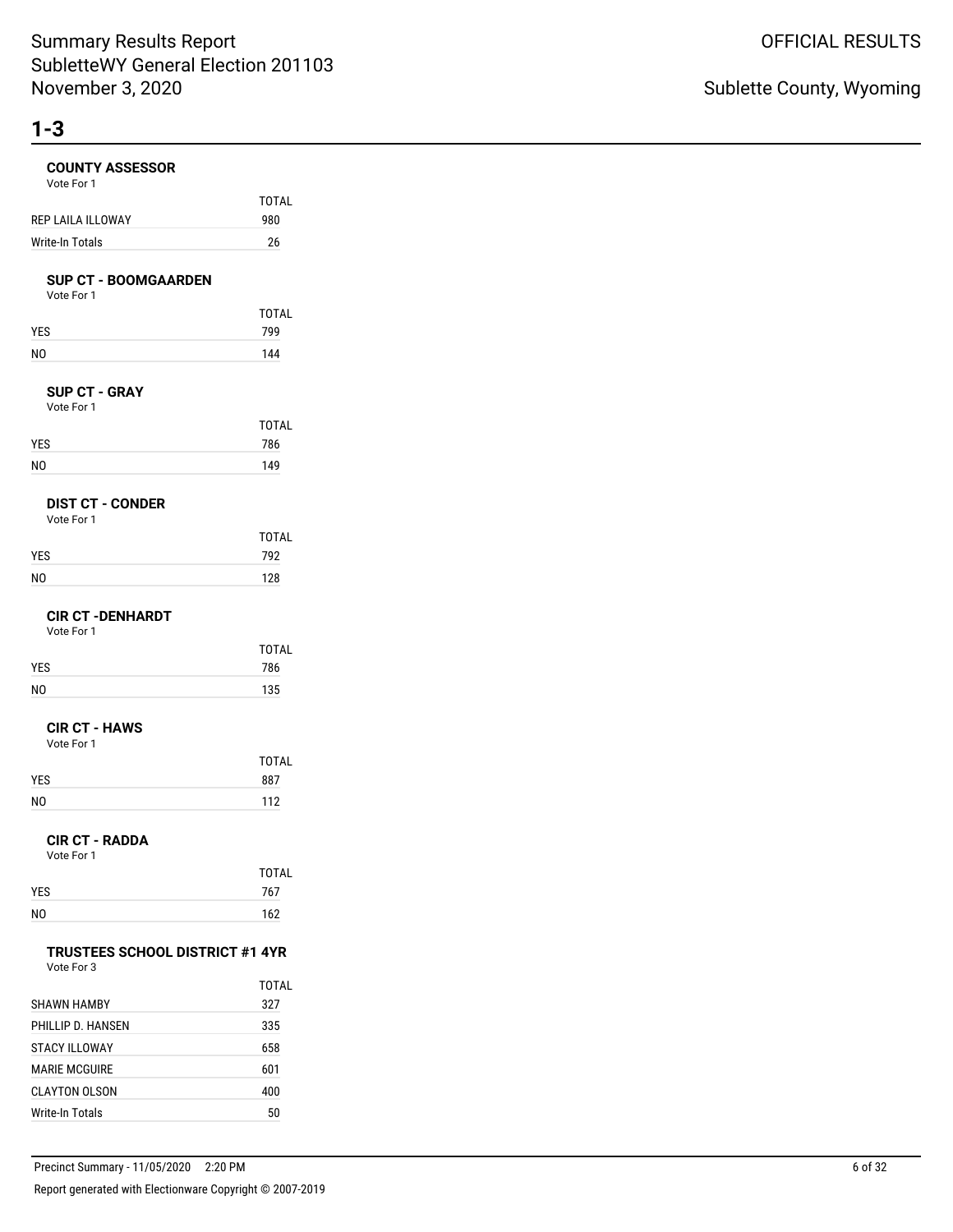### **TRUSTEES SCHOOL DISTRICT #1 2YR**

Vote For 1 TOTAL RACHEL WEKSLER 798 Write-In Totals 16

### **TRUSTEES UPPER GREEN RIVER CEMETERY 4YR**

Vote For 3

|                  | TOTAL |
|------------------|-------|
| JANA M. BLOXHAM  | 375   |
| DWIGHT L. DIBBEN | 446   |
| CARMEN HITTLE    | 349   |
| DON SCHOOLEY     | 484   |
| REBECCA THOMPSON | 320   |
| MARY WASHAM      | 251   |
| Write-In Totals  | 15    |

# **TRUSTEES UPPER GREEN RIVER CEMETERY 2 YR**

Vote For 1

|                        | TOTAI |
|------------------------|-------|
| MARY FI I FN SCHOOI FY | 430   |
| KENT VAN               | 410   |
| Write-In Totals        |       |

## **TRUSTEES RURAL HEALTH CARE 4YR**

Vote For 2

|                    | TOTAL |
|--------------------|-------|
| I YNN F. BERNARD   | 532   |
| <b>SAM BIXLER</b>  | 519   |
| RANDALL MONTGOMERY | 399   |
| Write-In Totals    | 164   |

### **SUPERVISOR AT LARGE CONSERVATION 4YR**

Vote For 1

|                 | TOTAL |
|-----------------|-------|
| DAVID PAPE      | 899   |
| Write-In Totals | 6     |
|                 |       |

#### **SUPERVISORS RURAL CONSERVATION 4YR** Vote For 2

|                       | TOTAL |
|-----------------------|-------|
| MILFORD LOCKWOOD      | 671   |
| MEGHANN DURBROW SMITH | 720   |
| Write-In Totals       | 5     |
|                       |       |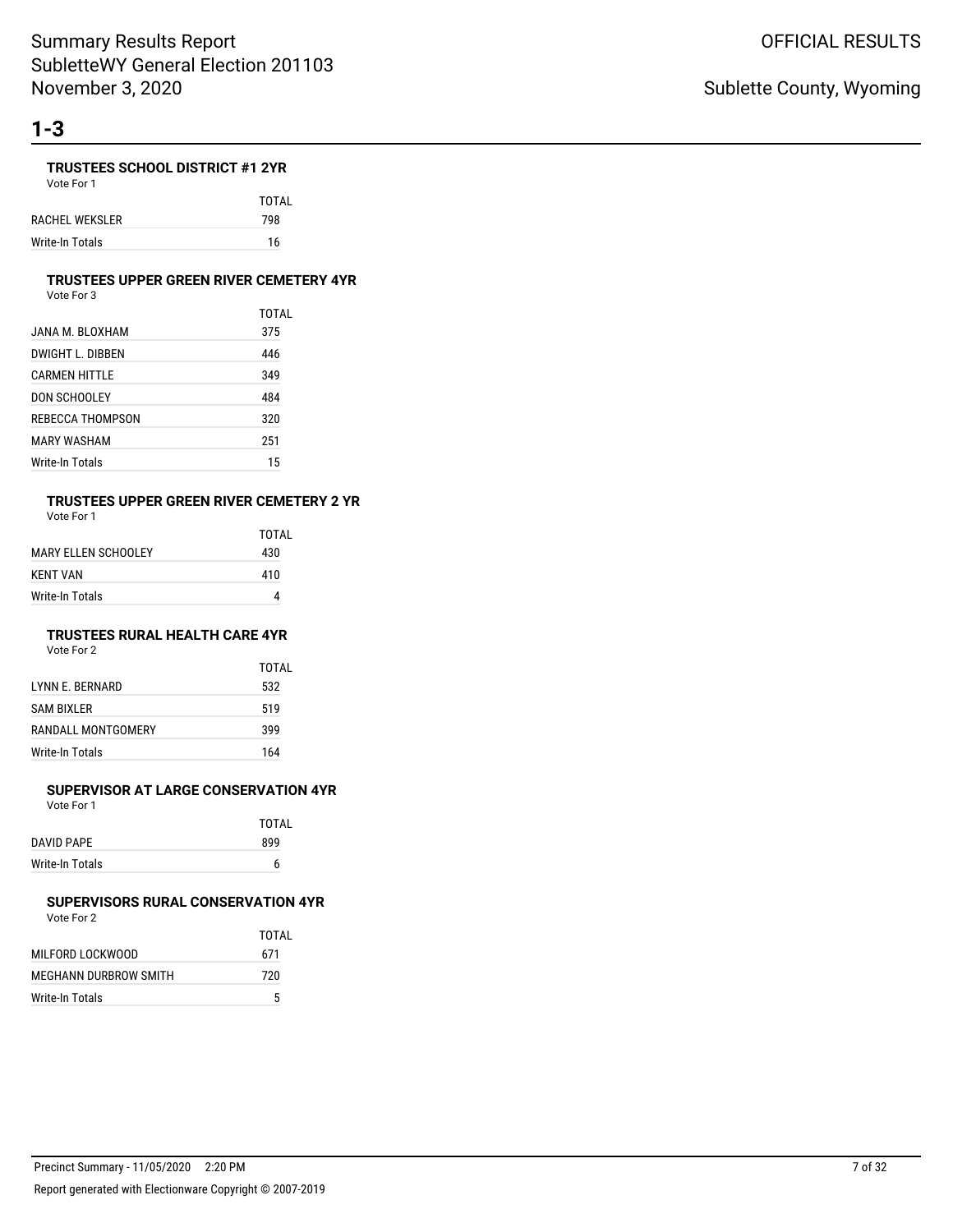## **TRUSTEES SUBLETTE HOSPITAL 4YR**

Vote For 2

|                  | TOTAL |
|------------------|-------|
| TONIA HOFFMAN    | 532   |
| DIANA E. WATKINS | 408   |
| JAMISON ZIEGLER  | 535   |
| Write-In Totals  | 29    |

### **TRUSTEES SUBLETTE HOSPITAL 2YR**

| Vote For 3 |  |
|------------|--|
|            |  |

|                     | TOTAI |
|---------------------|-------|
| WENDY BOMAN         | 511   |
| BRENDAN FITZSIMMONS | 516   |
| MIKE POMPY          | 361   |
| KENDA TANNER        | 627   |
| Write-In Totals     | 43    |

# **PROPOSED SUBLETTE COUNTY SPECIAL HOSPITAL DISTRICT**

|                      | TOTAI |
|----------------------|-------|
| FOR THE DISTRICT     | 725   |
| AGAINST THE DISTRICT | 383   |

#### **CONST AMEND A**

Vote For 1

|            | <b>TOTAL</b> |
|------------|--------------|
| <b>FOR</b> | 532          |
| AGAINST    | 472          |
|            |              |

#### **SPECIAL LODGING TAX PINEDALE**

|                     | TOTAL |
|---------------------|-------|
| FOR LODGING TAX     | 380   |
| AGAINST LODGING TAX | 161   |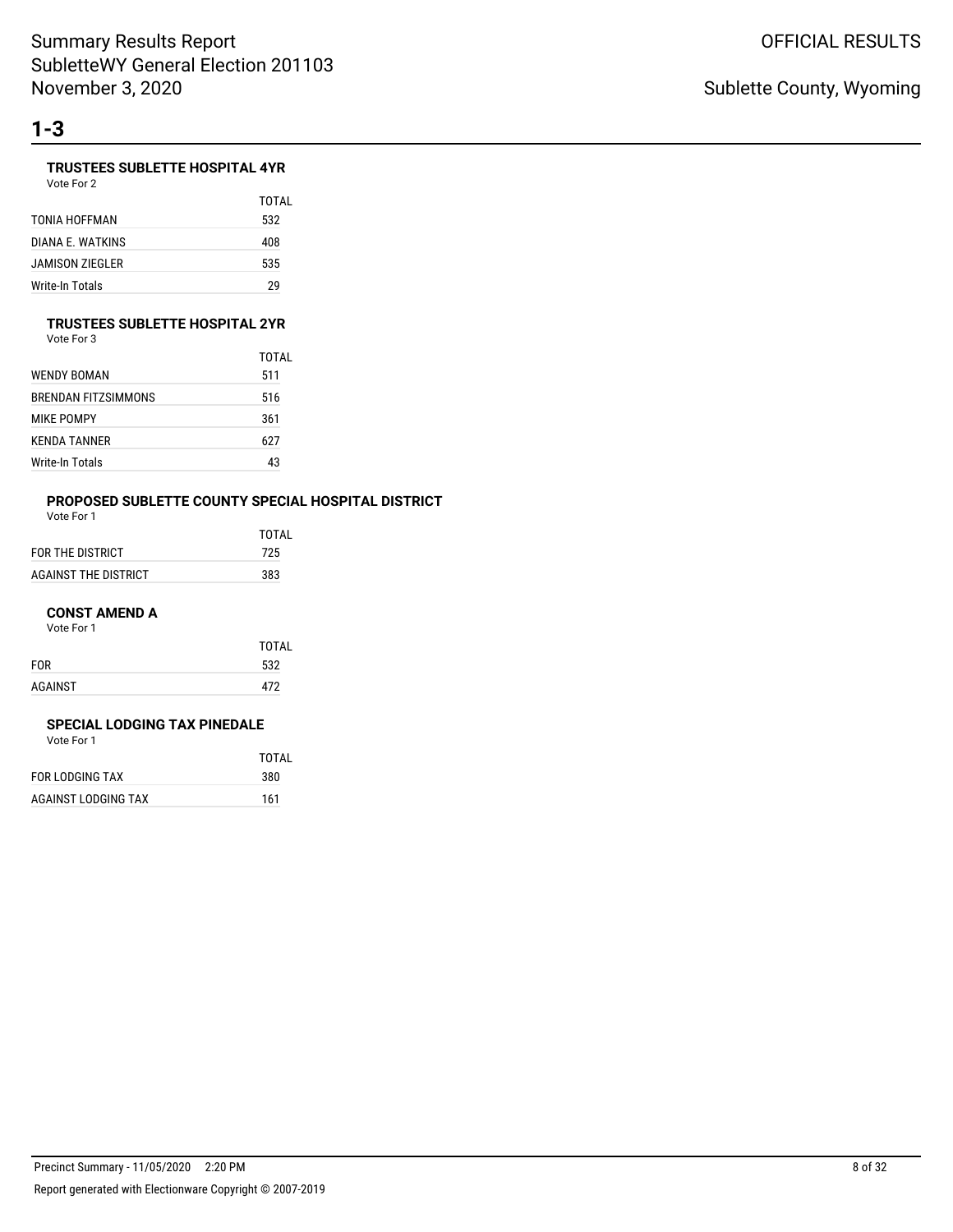# **1-4**

| <b>Statistics</b>           | <b>TOTAL</b> |
|-----------------------------|--------------|
| Registered Voters - Total   | 0            |
| <b>Ballots Cast - Total</b> | 699          |
| <b>Ballots Cast - Blank</b> | 0            |
| Voter Turnout - Total       | 0.00%        |

### **PRESIDENT AND VICE PRESIDENT**

| Vote For 1 |  |
|------------|--|
|------------|--|

|                         | TOTAL |
|-------------------------|-------|
| <b>REP TRUMP/PENCE</b>  | 581   |
| <b>DEM BIDEN/HARRIS</b> | 94    |
| LIB JORGENSEN/COHEN     | 13    |
| IND PIERCE/BALLARD      | 1     |
| Write-In Totals         | q     |

#### **UNITED STATES SENATOR**

| Vote For 1 |  |
|------------|--|
|------------|--|

|                       | TOTAL |
|-----------------------|-------|
| REP CYNTHIA M. LUMMIS | 587   |
| DEM MERAV BEN DAVID   | 93    |
| Write-In Totals       | っ     |

#### **UNITED STATES REPRESENTATIVE** Vote For 1

| vuuttuu 1              |       |
|------------------------|-------|
|                        | TOTAL |
| <b>REP LIZ CHENEY</b>  | 548   |
| DEM LYNNETTE GREY BULL | 93    |
| CON JEFF HAGGIT        | 25    |
| LIB RICHARD BRUBAKER   | 14    |
|                        |       |

Write-In Totals 1

#### **STATE SENATOR DISTRICT 14** Vote For 1

|                  | TOTAL |
|------------------|-------|
| REP FRED BALDWIN | 588   |
| Write-In Totals  | 8     |

#### **STATE REPRESENTATIVE DISTRICT 20** Vote For 1

|                    | TOTAL |
|--------------------|-------|
| REP ALBERT SOMMERS | 610   |
| Write-In Totals    | 12    |

#### **COUNTY COMMISSIONER**

|                      | TOTAI |
|----------------------|-------|
| REP TOM NOBLE        | 476   |
| REP DAVE STEPHENS    | 451   |
| <b>REP SAM WHITE</b> | 494   |
| Write-In Totals      | 26    |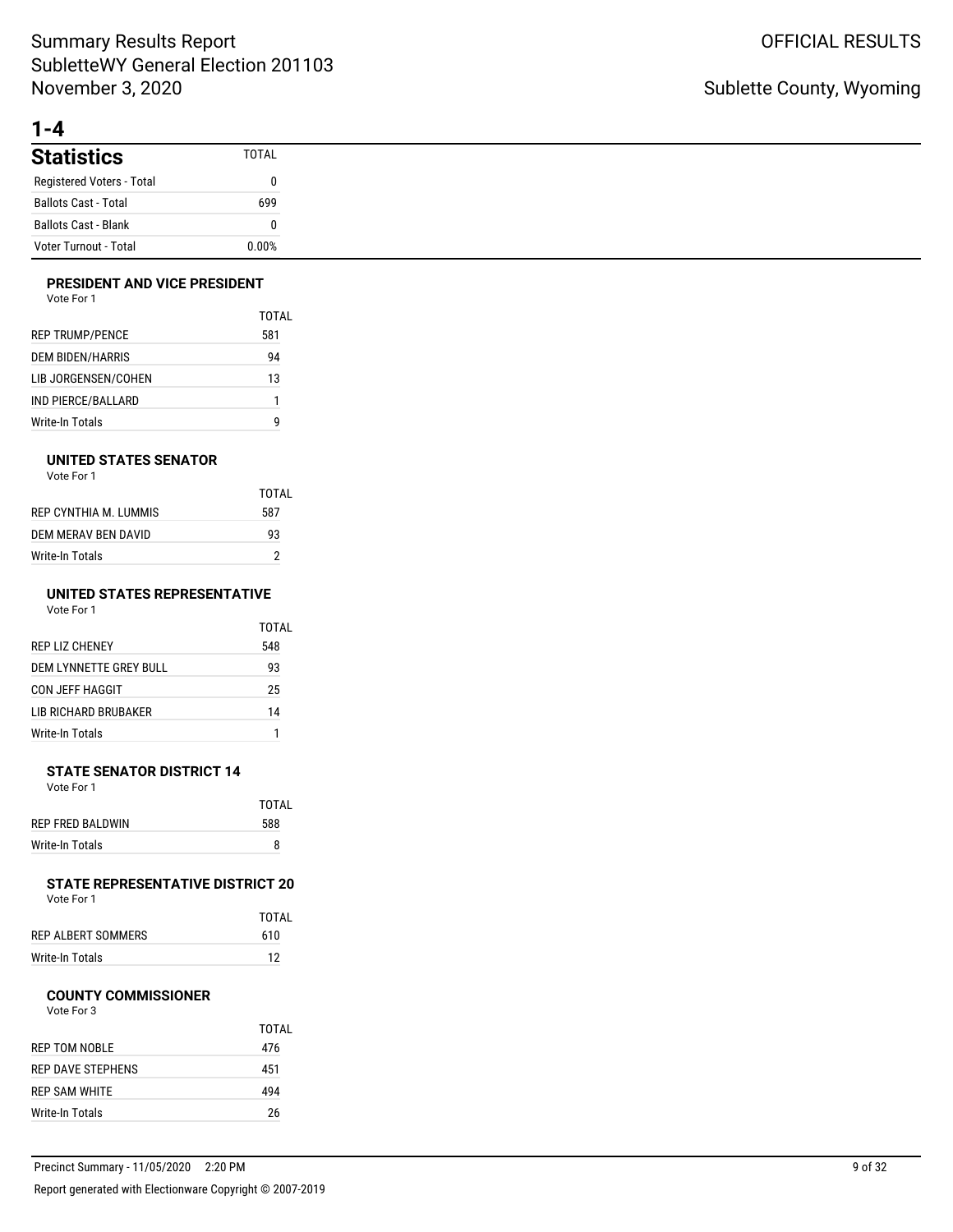| <b>COUNTY ASSESSOR</b><br>Vote For 1                 |                     |
|------------------------------------------------------|---------------------|
| REP LAILA ILLOWAY                                    | <b>TOTAL</b><br>596 |
| Write-In Totals                                      | 11                  |
|                                                      |                     |
| <b>SUP CT - BOOMGAARDEN</b><br>Vote For 1            |                     |
|                                                      | <b>TOTAL</b>        |
| YES                                                  | 478                 |
| N <sub>O</sub>                                       | 95                  |
|                                                      |                     |
| <b>SUP CT - GRAY</b><br>Vote For 1                   |                     |
|                                                      | <b>TOTAL</b>        |
| YES                                                  | 465                 |
| N <sub>O</sub>                                       | 104                 |
| <b>DIST CT - CONDER</b>                              |                     |
| Vote For 1                                           |                     |
|                                                      | <b>TOTAL</b>        |
| YES                                                  | 466                 |
| N <sub>O</sub>                                       | 92                  |
| <b>CIR CT -DENHARDT</b>                              |                     |
| Vote For 1                                           |                     |
|                                                      | <b>TOTAL</b>        |
| YES                                                  | 462                 |
| N <sub>O</sub>                                       | 92                  |
| <b>CIR CT - HAWS</b>                                 |                     |
| Vote For 1                                           |                     |
| YES                                                  | <b>TOTAL</b><br>504 |
| N <sub>O</sub>                                       | 98                  |
|                                                      |                     |
| <b>CIR CT - RADDA</b>                                |                     |
| Vote For 1                                           | <b>TOTAL</b>        |
| YES                                                  | 475                 |
| NO                                                   | 91                  |
|                                                      |                     |
| <b>TRUSTEES SCHOOL DISTRICT #1 4YR</b><br>Vote For 3 |                     |
|                                                      | TOTAL               |
| <b>SHAWN HAMBY</b>                                   | 167                 |
| PHILLIP D. HANSEN                                    | 198                 |
| <b>STACY ILLOWAY</b>                                 | 387                 |
| <b>MARIE MCGUIRE</b>                                 | 281                 |
| <b>CLAYTON OLSON</b>                                 | 236                 |

Write-In Totals 26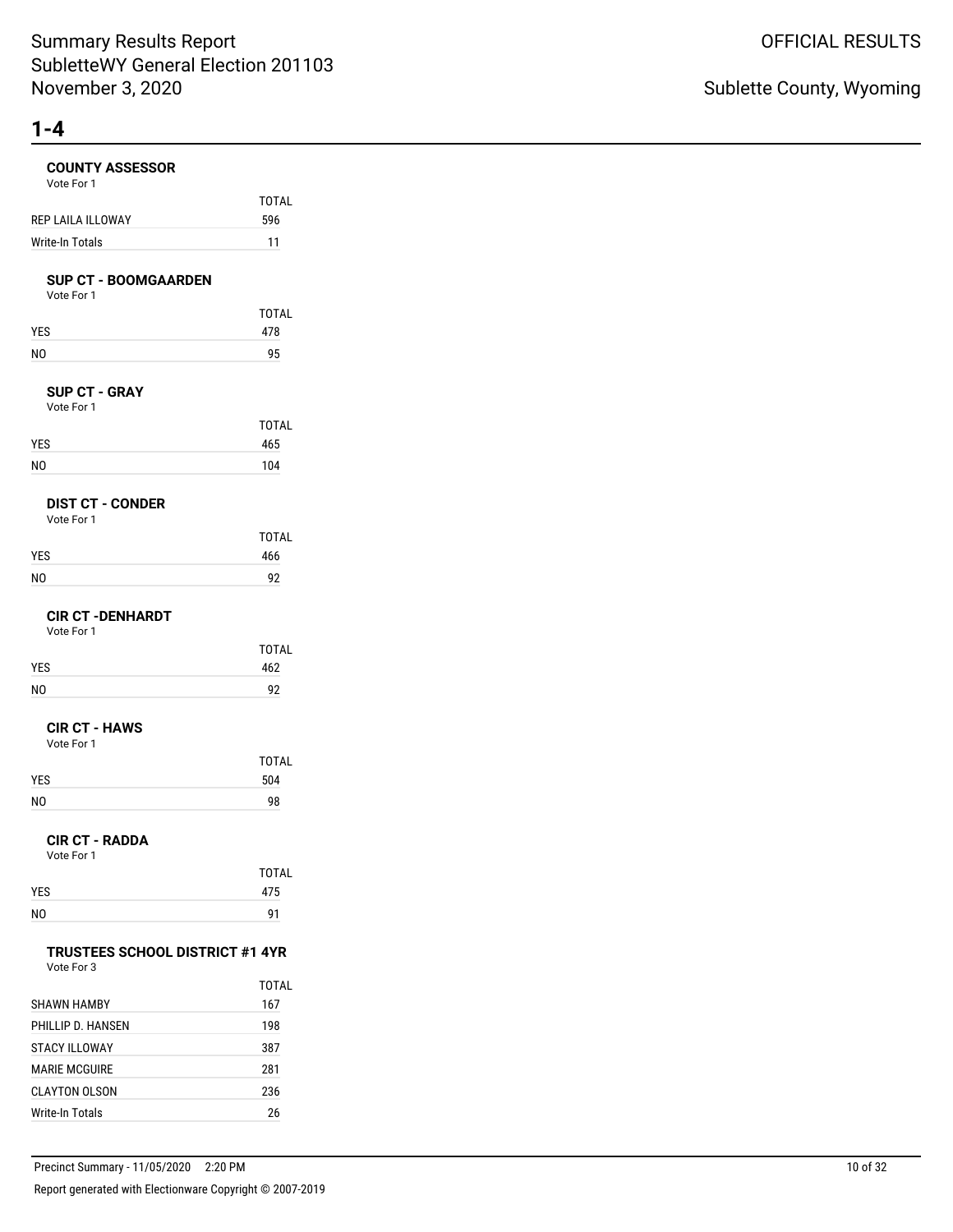### **TRUSTEES SCHOOL DISTRICT #1 2YR**

Vote For 1

TOTAL RACHEL WEKSLER 479 Write-In Totals 7

#### **TRUSTEES UPPER GREEN RIVER CEMETERY 4YR**

Vote For 3

|                  | TOTAL |
|------------------|-------|
| JANA M. BLOXHAM  | 175   |
| DWIGHT L. DIBBEN | 196   |
| CARMEN HITTLE    | 273   |
| DON SCHOOLEY     | 302   |
| REBECCA THOMPSON | 190   |
| MARY WASHAM      | 157   |
| Write-In Totals  |       |

# **TRUSTEES UPPER GREEN RIVER CEMETERY 2 YR**

Vote For 1

|                        | TOTAI |
|------------------------|-------|
| MARY FI I FN SCHOOI FY | 336   |
| <b>KENT VAN</b>        | 169   |
| Write-In Totals        | 1     |

### **TRUSTEES RURAL HEALTH CARE 4YR**

Vote For 2

|                    | TOTAL |
|--------------------|-------|
| LYNN E. BERNARD    | 337   |
| <b>SAM BIXLER</b>  | 256   |
| RANDALL MONTGOMERY | 251   |
| Write-In Totals    | 64    |

#### **SUPERVISOR AT LARGE CONSERVATION 4YR**

Vote For 1

|                 | <b>TOTAL</b> |
|-----------------|--------------|
| DAVID PAPE      | 560          |
| Write-In Totals |              |
|                 |              |

#### **SUPERVISORS RURAL CONSERVATION 4YR** Vote For 2

|                       | TOTAI |
|-----------------------|-------|
| MILFORD LOCKWOOD      | 443   |
| MEGHANN DURBROW SMITH | 417   |
| Write-In Totals       | 5     |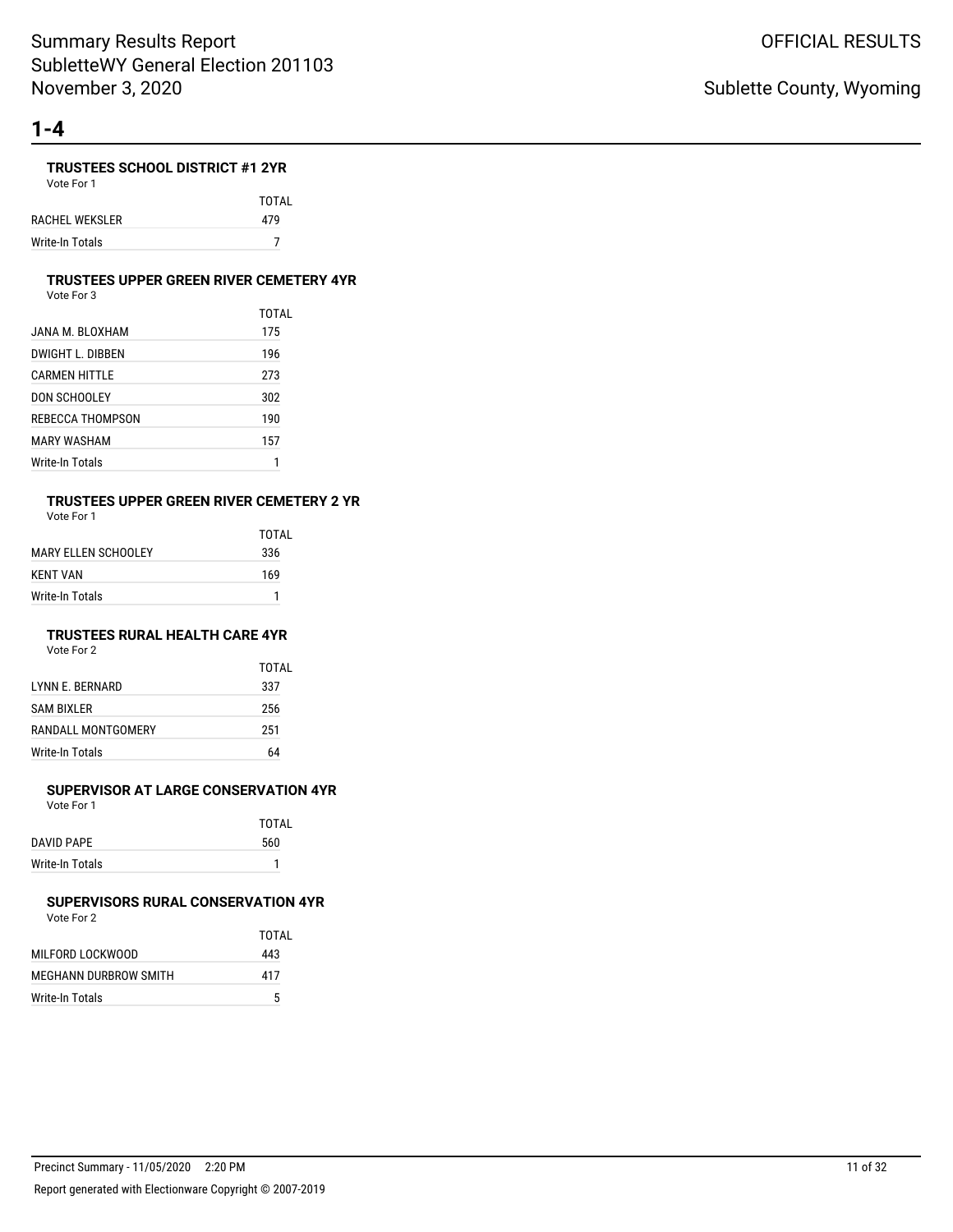# **TRUSTEES SUBLETTE HOSPITAL 4YR**

| Vote For 2 |  |
|------------|--|
|            |  |

|                  | TOTAL |
|------------------|-------|
| TONIA HOFFMAN    | 307   |
| DIANA F. WATKINS | 218   |
| JAMISON ZIEGLER  | 296   |
| Write-In Totals  | 18    |

### **TRUSTEES SUBLETTE HOSPITAL 2YR**

Vote For 3

|                     | TOTAL |
|---------------------|-------|
| WENDY BOMAN         | 326   |
| BRENDAN FITZSIMMONS | 270   |
| <b>MIKE POMPY</b>   | 242   |
| KFNDA TANNFR        | 339   |
| Write-In Totals     | 17    |

# **PROPOSED SUBLETTE COUNTY SPECIAL HOSPITAL DISTRICT**

Vote For 1

|                      | TOTAI |
|----------------------|-------|
| FOR THE DISTRICT     | 378   |
| AGAINST THE DISTRICT | 290   |

#### **CONST AMEND A**

|            | <b>TOTAL</b> |
|------------|--------------|
| <b>FOR</b> | 289          |
| AGAINST    | 324          |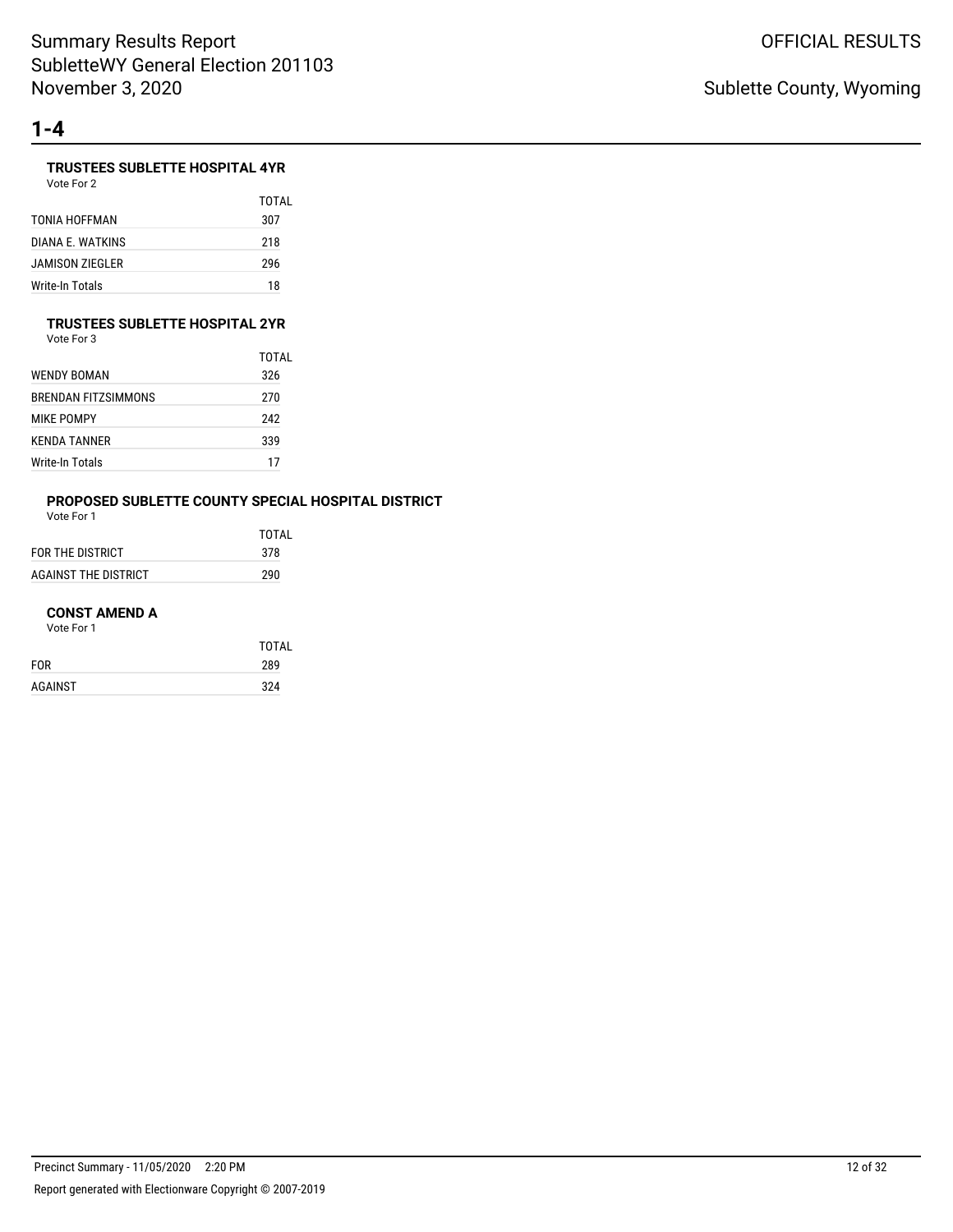# **2-1**

| <b>Statistics</b>            | <b>TOTAL</b> |
|------------------------------|--------------|
| Registered Voters - Total    |              |
| <b>Ballots Cast - Total</b>  | 694          |
| <b>Ballots Cast - Blank</b>  |              |
| <b>Voter Turnout - Total</b> | 0.00%        |

### **PRESIDENT AND VICE PRESIDENT**

| Vote For 1 |  |
|------------|--|
|------------|--|

|                        | TOTAI |
|------------------------|-------|
| <b>REP TRUMP/PENCE</b> | 623   |
| DEM BIDEN/HARRIS       | 56    |
| LIB JORGENSEN/COHEN    | 2     |
| IND PIERCE/BALLARD     | 6     |
| Write-In Totals        | 3     |

### **UNITED STATES SENATOR**

| Vote For 1 |  |
|------------|--|
|------------|--|

|                      | TOTAL |
|----------------------|-------|
| REP CYNTHIA M TUMMIS | 629   |
| DEM MERAV BEN DAVID  | 47    |
| Write-In Totals      | 3     |

#### **UNITED STATES REPRESENTATIVE** Vote For 1

|                        | TOTAL |
|------------------------|-------|
| <b>REP LIZ CHENEY</b>  | 586   |
| DEM LYNNETTE GREY BULL | 55    |
| CON JEFF HAGGIT        | 15    |
| LIB RICHARD BRUBAKER   | 18    |
| Write-In Totals        |       |

#### **STATE SENATOR DISTRICT 14** Vote For 1

|                  | TOTAI |
|------------------|-------|
| REP FRED BALDWIN | 624   |
| Write-In Totals  | 10    |

#### **STATE REPRESENTATIVE DISTRICT 20** Vote For 1

|                    | TOTAL |
|--------------------|-------|
| REP ALBERT SOMMERS | 638   |
| Write-In Totals    | 8     |

#### **COUNTY COMMISSIONER**

|                        | TOTAI |
|------------------------|-------|
| REP TOM NOBLE          | 492   |
| REP DAVE STEPHENS      | 426   |
| <b>REP SAM WHITE</b>   | 424   |
| <b>Write-In Totals</b> | 104   |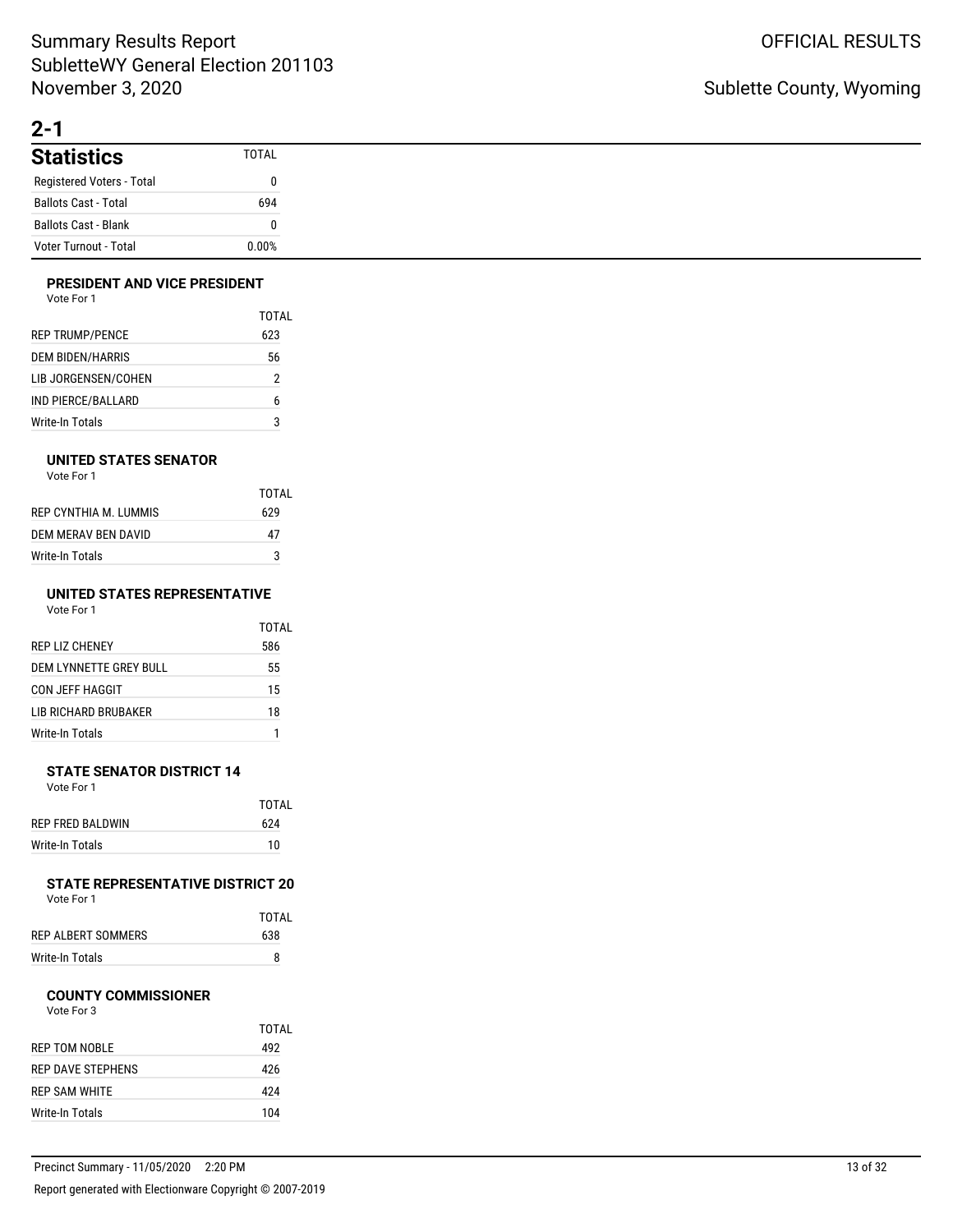# **COUNTY ASSESSOR**

| <b>COUNTY ASSESSOR</b><br>Vote For 1                 |              |
|------------------------------------------------------|--------------|
|                                                      | TOTAL        |
| REP LAILA ILLOWAY                                    | 624          |
| <b>Write-In Totals</b>                               | 3            |
|                                                      |              |
| <b>SUP CT - BOOMGAARDEN</b><br>Vote For 1            |              |
| YES                                                  | TOTAL<br>527 |
| NO                                                   | 86           |
|                                                      |              |
| <b>SUP CT - GRAY</b><br>Vote For 1                   |              |
| YES                                                  | TOTAL<br>511 |
| NO                                                   | 91           |
|                                                      |              |
| <b>DIST CT - CONDER</b><br>Vote For 1                |              |
|                                                      | <b>TOTAL</b> |
| YES                                                  | 516          |
| NO                                                   | 89           |
| <b>CIR CT - DENHARDT</b><br>Vote For 1               |              |
|                                                      | TOTAL        |
| YES                                                  | 507          |
| NO                                                   | 97           |
| <b>CIR CT - HAWS</b><br>Vote For 1                   |              |
|                                                      | TOTAL        |
| YES                                                  | 530          |
| NO                                                   | 90           |
| <b>CIR CT - RADDA</b><br>Vote For 1                  |              |
|                                                      | TOTAL        |
| YES                                                  | 496          |
| NO                                                   | 105          |
|                                                      |              |
| <b>TRUSTEES SCHOOL DISTRICT #9 4YR</b><br>Vote For 3 |              |
|                                                      | TOTAL        |
| <b>DARBY HOFFMAN</b>                                 | 559          |

| Precinct Summary - 11/05/2020 2:20 PM                    | 14 of 32 |
|----------------------------------------------------------|----------|
| Report generated with Electionware Copyright © 2007-2019 |          |

CODY RAZA 554 BILL TANNER 536 Write-In Totals 17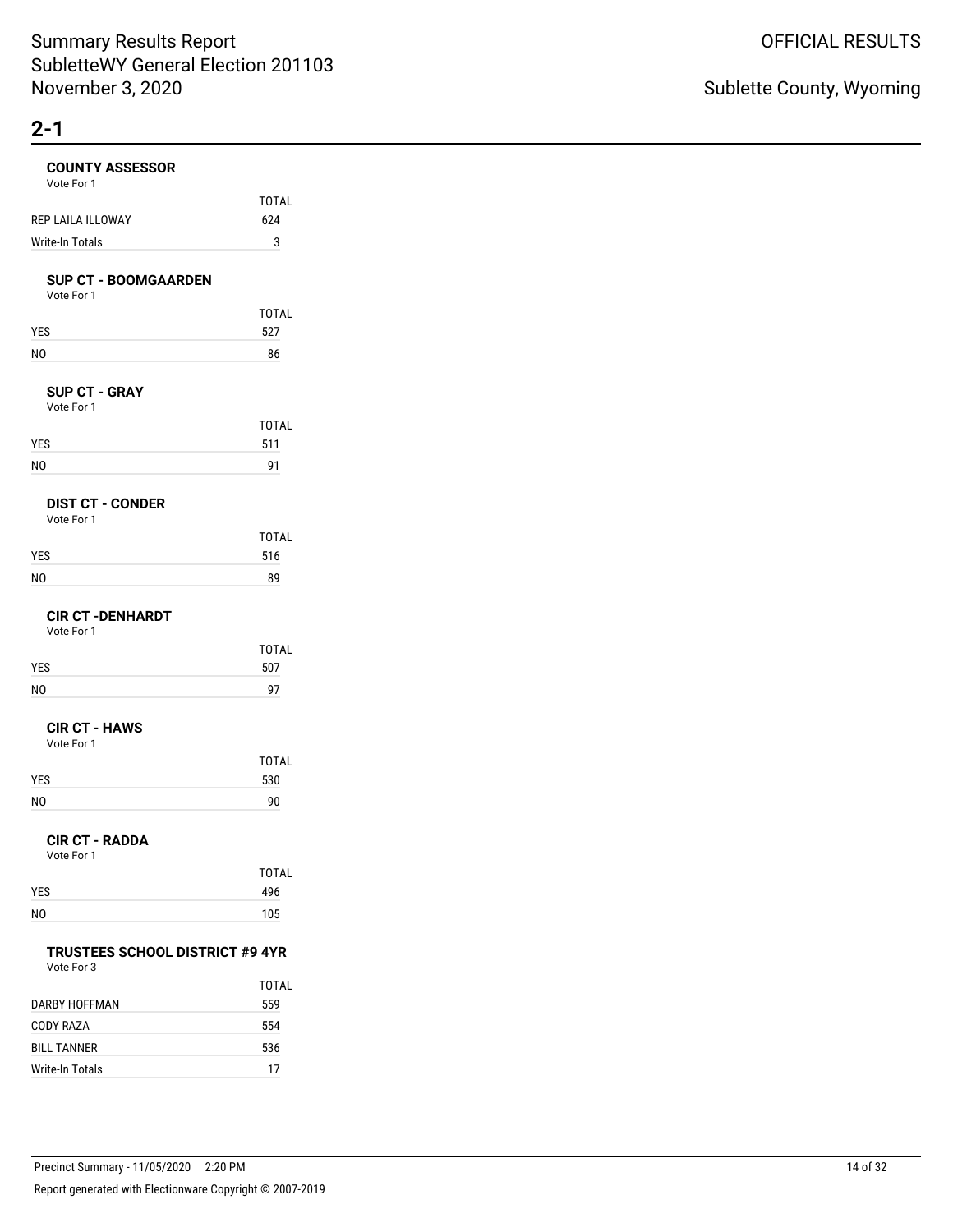# **TRUSTEES BIG PINEY CEMETERY 4YR**

TOTAL

| Vote For 3          |     |
|---------------------|-----|
|                     | TOT |
| I INDA I FONARD     | 517 |
| VAI ERIE WII LIAMS. | 545 |

| VALERIE WILLIAMS | 545 |
|------------------|-----|
| BOB WILSON       | 561 |
| Write-In Totals  |     |

### **TRUSTEES RURAL HEALTH CARE 4YR**

Vote For 2

|                    | TOTAI |
|--------------------|-------|
| I YNN F. BFRNARD   | 307   |
| <b>SAM BIXLER</b>  | 323   |
| RANDALL MONTGOMERY | 230   |
| Write-In Totals    | 68    |

### **SUPERVISOR AT LARGE CONSERVATION 4YR**

Vote For 1

|                 | TOTAL |
|-----------------|-------|
| DAVID PAPE      | 593   |
| Write-In Totals | 5     |
|                 |       |

#### **SUPERVISORS RURAL CONSERVATION 4YR** Vote For 2

| VOTE FOL 2            |       |
|-----------------------|-------|
|                       | TOTAL |
| MILFORD LOCKWOOD      | 559   |
| MEGHANN DURBROW SMITH | 450   |
| Write-In Totals       | ঽ     |

#### **TRUSTEES SUBLETTE HOSPITAL 4YR** Vote For 2

|                  | TOTAL |
|------------------|-------|
| TONIA HOFFMAN    | 517   |
| DIANA F. WATKINS | 194   |
| JAMISON ZIEGLER  | 230   |
| Write-In Totals  | 15    |

#### **TRUSTEES SUBLETTE HOSPITAL 2YR** Vote For 3

| <b>WENDY BOMAN</b>  | TOTAI<br>272 |
|---------------------|--------------|
| BRENDAN FITZSIMMONS | 216          |
| <b>MIKE POMPY</b>   | 330          |
| <b>KENDA TANNER</b> | 489          |
| Write-In Totals     | 22           |

#### **PROPOSED SUBLETTE COUNTY SPECIAL HOSPITAL DISTRICT** Vote For 1

| VULE FUI I           |       |
|----------------------|-------|
|                      | TOTAI |
| FOR THE DISTRICT     | 328   |
| AGAINST THE DISTRICT | 343   |
|                      |       |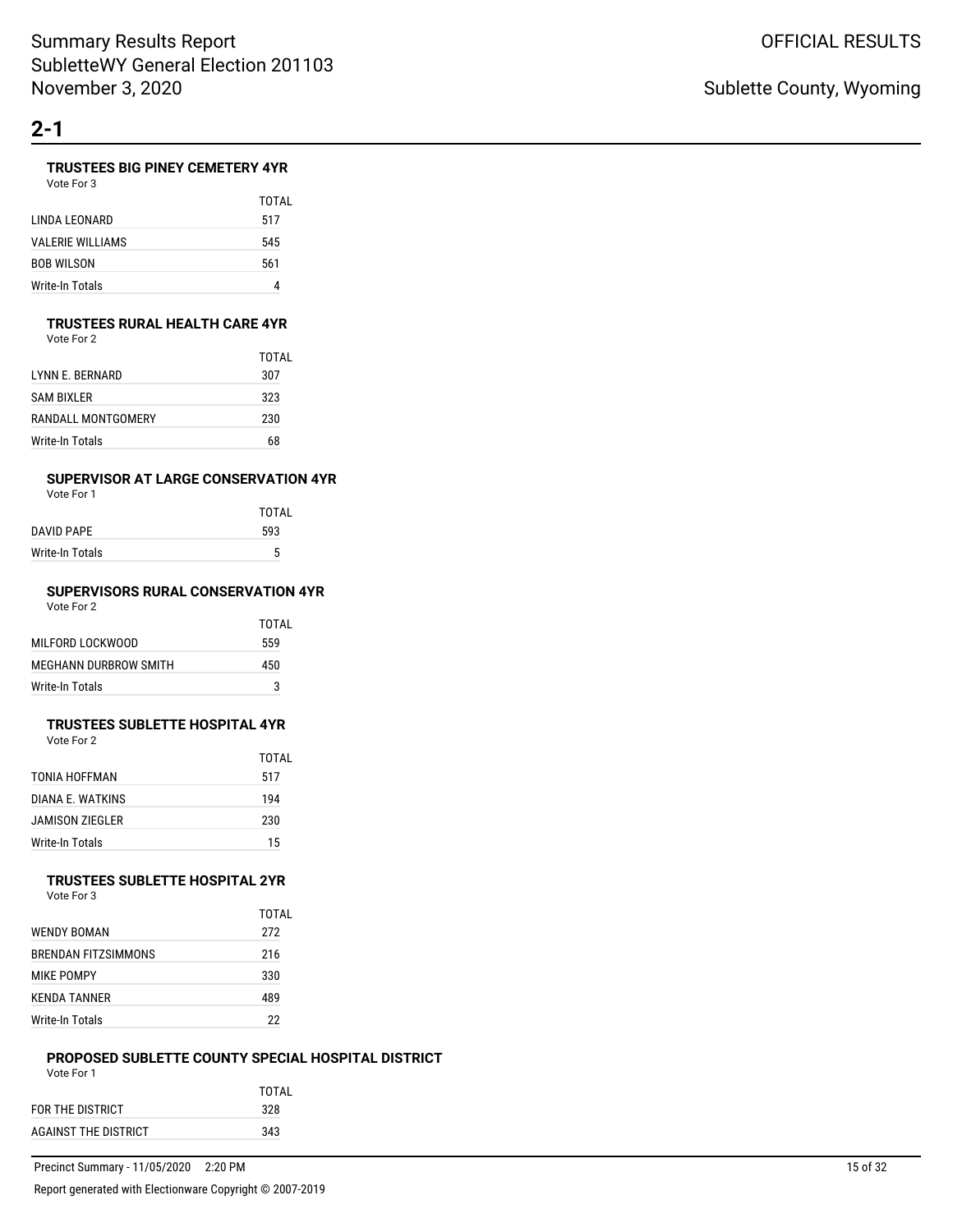### **CONST AMEND A**

| Vote For 1 |              |
|------------|--------------|
|            | <b>TOTAL</b> |
| <b>FOR</b> | 285          |
| AGAINST    | 328          |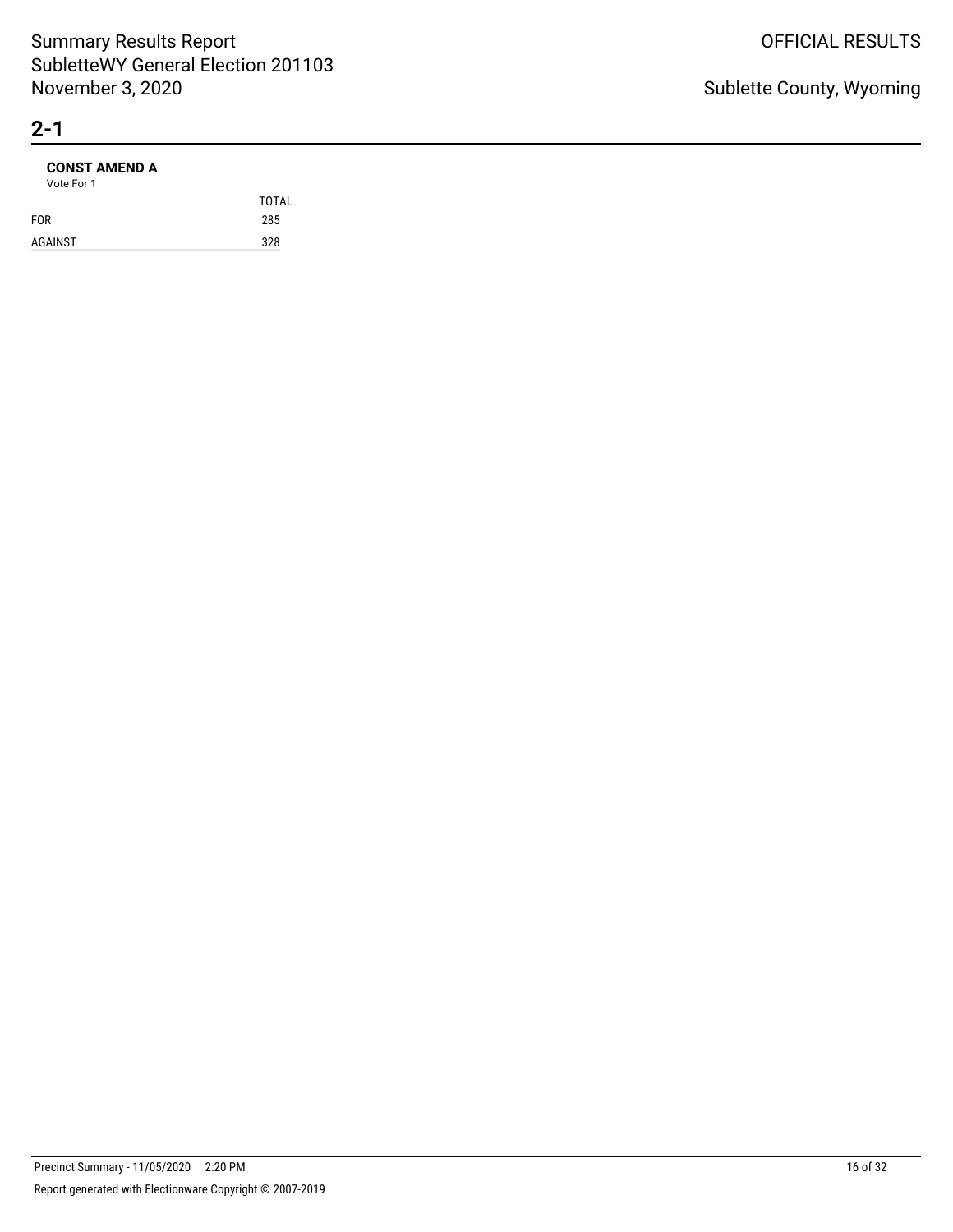# **2-2**

| <b>Statistics</b>           | <b>TOTAL</b> |
|-----------------------------|--------------|
| Registered Voters - Total   |              |
| <b>Ballots Cast - Total</b> | 392          |
| <b>Ballots Cast - Blank</b> |              |
| Voter Turnout - Total       | 0.00%        |

### **PRESIDENT AND VICE PRESIDENT**

| Vote For 1 |  |
|------------|--|
|------------|--|

|                         | TOTAI |
|-------------------------|-------|
| <b>REP TRUMP/PENCE</b>  | 345   |
| <b>DEM BIDEN/HARRIS</b> | 39    |
| LIB JORGENSEN/COHEN     | 3     |
| IND PIERCE/BALLARD      |       |
| Write-In Totals         | N     |

### **UNITED STATES SENATOR**

| Vote For 1 |  |
|------------|--|
|            |  |

|                       | TOTAL |
|-----------------------|-------|
| REP CYNTHIA M. LUMMIS | 344   |
| DEM MERAV BEN DAVID   | 39    |
| Write-In Totals       |       |

#### **UNITED STATES REPRESENTATIVE** Vote For 1

| $\sim$<br>×<br>$\sim$ | 1 U U U<br>$\sim$ |  |
|-----------------------|-------------------|--|
|                       |                   |  |
|                       |                   |  |
|                       |                   |  |

|                             | TOTAI |
|-----------------------------|-------|
| <b>REP LIZ CHENEY</b>       | 326   |
| DEM LYNNETTE GREY BULL      | 36    |
| CON JEFF HAGGIT             | 13    |
| <b>LIB RICHARD BRUBAKER</b> | 6     |
| Write-In Totals             |       |

#### **STATE SENATOR DISTRICT 14** Vote For 1

|                  | TOTAL |
|------------------|-------|
| REP FRED BALDWIN | 351   |
| Write-In Totals  | q     |

#### **STATE REPRESENTATIVE DISTRICT 20** Vote For 1

|                    | TOTAL |
|--------------------|-------|
| REP ALBERT SOMMERS | 347   |
| Write-In Totals    | 6     |

### **COUNTY COMMISSIONER**

|                      | TOTAL |
|----------------------|-------|
| <b>REP TOM NOBLE</b> | 247   |
| REP DAVE STEPHENS    | 258   |
| REP SAM WHITE        | 236   |
| Write-In Totals      | 47    |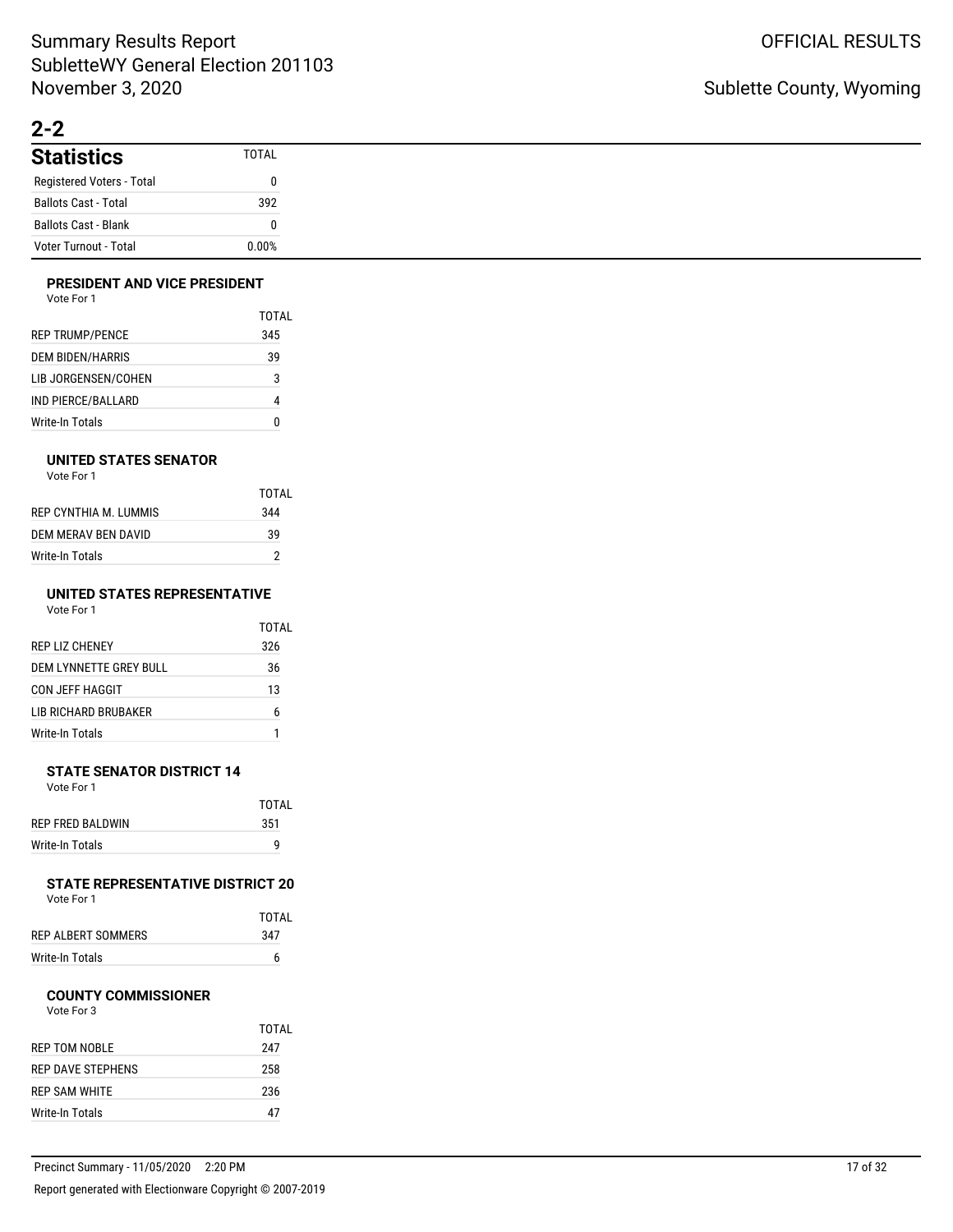#### **COUNTY ASSESSOR**

| <b>COUNTY ASSESSOR</b><br>Vote For 1                 |              |
|------------------------------------------------------|--------------|
|                                                      | TOTAL        |
| REP LAILA ILLOWAY                                    | 346          |
| <b>Write-In Totals</b>                               | 1            |
|                                                      |              |
| <b>SUP CT - BOOMGAARDEN</b><br>Vote For 1            |              |
|                                                      | TOTAL        |
| YES                                                  | 286          |
| NO                                                   | 65           |
|                                                      |              |
| <b>SUP CT - GRAY</b><br>Vote For 1                   |              |
|                                                      | TOTAL        |
| YES                                                  | 282          |
| NO                                                   | 69           |
|                                                      |              |
| <b>DIST CT - CONDER</b>                              |              |
| Vote For 1                                           | <b>TOTAL</b> |
| YES                                                  | 286          |
| NO                                                   | 62           |
|                                                      |              |
| <b>CIR CT - DENHARDT</b>                             |              |
| Vote For 1                                           |              |
|                                                      | TOTAL        |
| YES                                                  | 278          |
| NO                                                   | 66           |
| <b>CIR CT - HAWS</b>                                 |              |
| Vote For 1                                           |              |
|                                                      | TOTAL        |
| YES                                                  | 299          |
| NO                                                   | 60           |
|                                                      |              |
| <b>CIR CT - RADDA</b><br>Vote For 1                  |              |
|                                                      | TOTAL        |
| YES                                                  | 281          |
| N0                                                   | 68           |
|                                                      |              |
| <b>TRUSTEES SCHOOL DISTRICT #9 4YR</b><br>Vote For 3 |              |
|                                                      | TOTAL        |
| DARBY HOFFMAN                                        | 288          |
| CODY RAZA                                            | 301          |

| Precinct Summary - 11/05/2020<br>2:20 PM                 | 18 of 32 |
|----------------------------------------------------------|----------|
| Report generated with Electionware Copyright © 2007-2019 |          |

BILL TANNER 300 Write-In Totals 2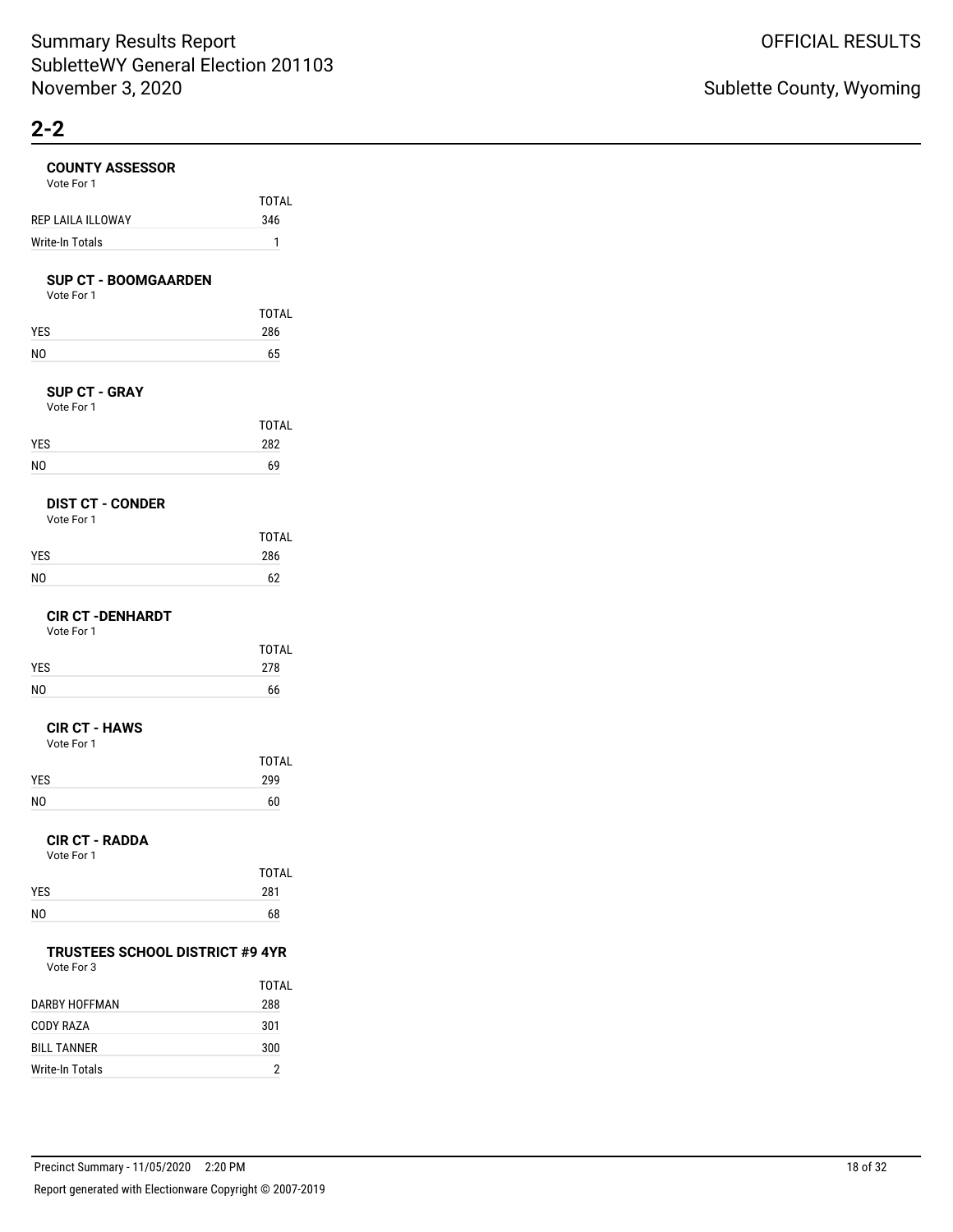### **TRUSTEES BIG PINEY CEMETERY 4YR**

| Vote For 3 |  |
|------------|--|
|------------|--|

|                         | TOTAI |
|-------------------------|-------|
| LINDA LEONARD           | 255   |
| <b>VALERIE WILLIAMS</b> | 299   |
| <b>BOB WILSON</b>       | 308   |
| Write-In Totals         | 4     |

#### **TRUSTEES RURAL HEALTH CARE 4YR**

Vote For 2

|                    | TOTAI |
|--------------------|-------|
| I YNN F. BFRNARD   | 171   |
| SAM BIXLER         | 190   |
| RANDALL MONTGOMERY | 147   |
| Write-In Totals    | 22    |

### **SUPERVISOR AT LARGE CONSERVATION 4YR**

Vote For 1

|                 | <b>TOTAL</b> |
|-----------------|--------------|
| DAVID PAPE      | 330          |
| Write-In Totals | 0            |
|                 |              |

# **SUPERVISORS RURAL CONSERVATION 4YR**

| Vote For 2 |  |
|------------|--|
|------------|--|

| MILFORD LOCKWOOD      | 315 |
|-----------------------|-----|
| MEGHANN DURBROW SMITH | 240 |
| Write-In Totals       | n   |

#### **TRUSTEES SUBLETTE HOSPITAL 4YR** Vote For 2

|                  | TOTAL |
|------------------|-------|
| TONIA HOFFMAN    | 273   |
| DIANA E. WATKINS | 119   |
| JAMISON ZIEGLER  | 123   |
| Write-In Totals  |       |

#### **TRUSTEES SUBLETTE HOSPITAL 2YR** Vote For 3

|                     | TOTAL |
|---------------------|-------|
| WENDY BOMAN         | 167   |
| BRENDAN FITZSIMMONS | 118   |
| MIKE POMPY          | 191   |
| <b>KFNDA TANNER</b> | 254   |
| Write-In Totals     | R     |

#### **PROPOSED SUBLETTE COUNTY SPECIAL HOSPITAL DISTRICT** Vote For 1

| .                    |       |
|----------------------|-------|
|                      | TOTAI |
| FOR THE DISTRICT     | 174   |
| AGAINST THE DISTRICT | 205   |
|                      |       |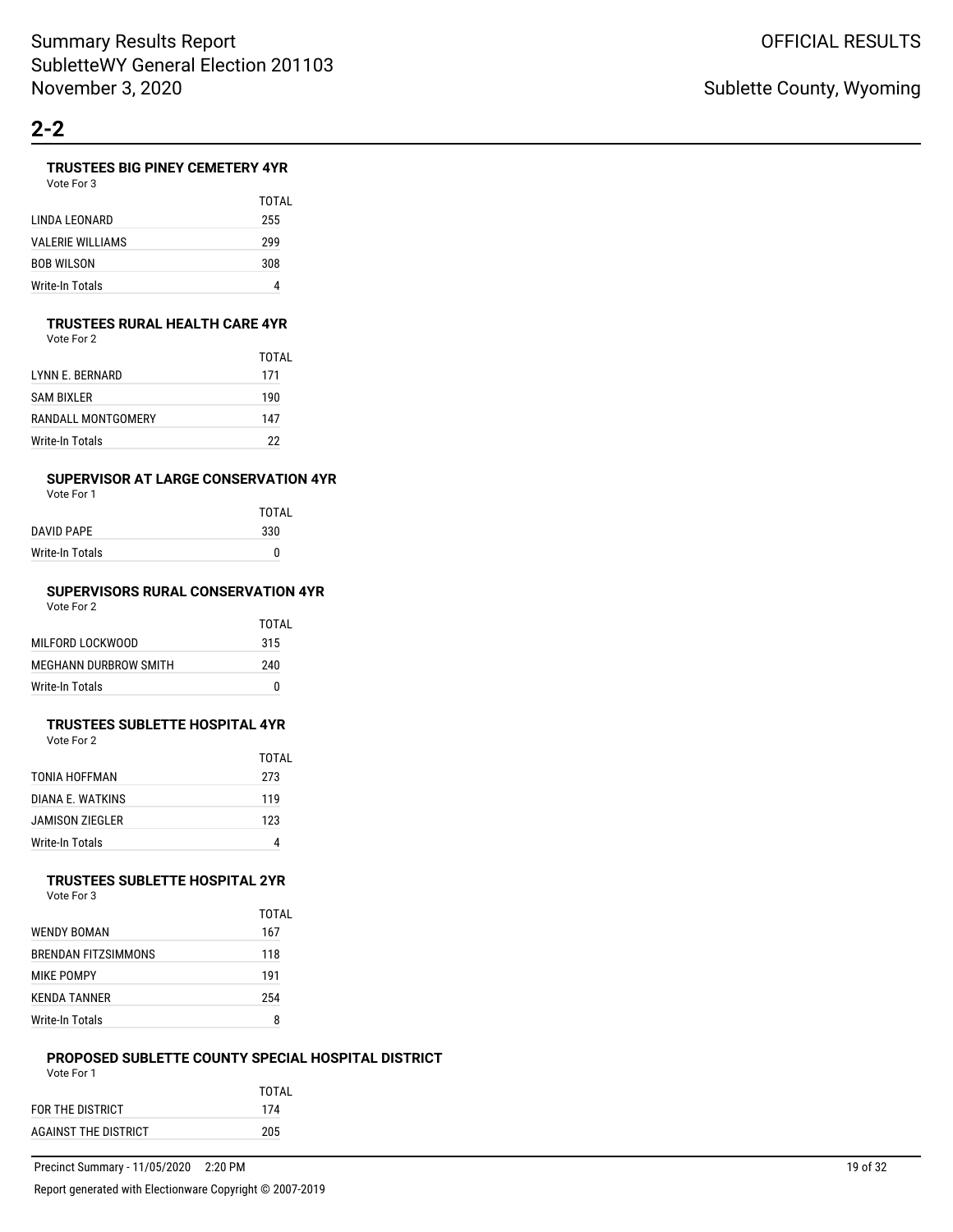### **CONST AMEND A**

|            | <b>TOTAL</b> |
|------------|--------------|
| <b>FOR</b> | 171          |
| AGAINST    | 191          |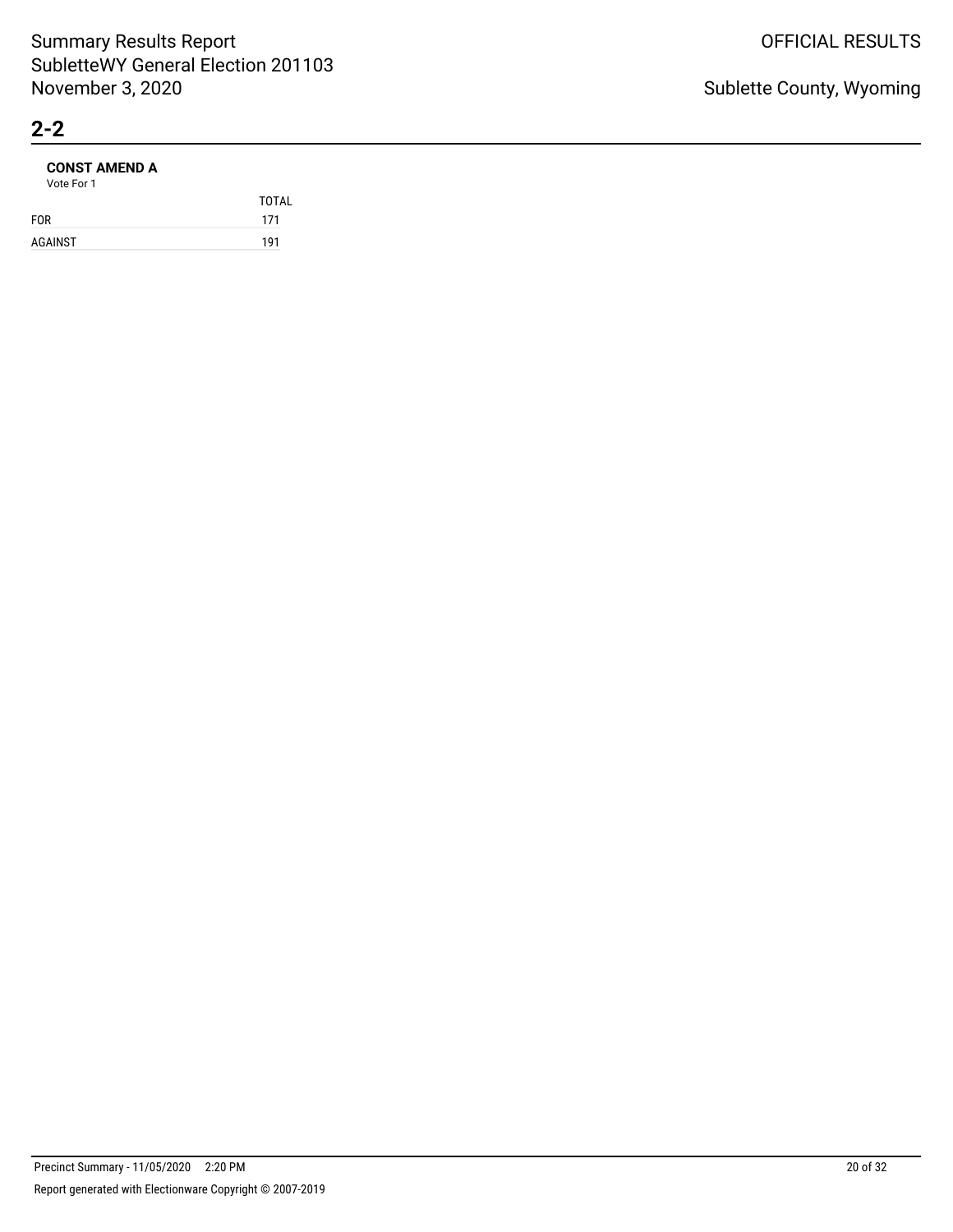# **4-1**

| <b>Statistics</b>           | <b>TOTAL</b> |
|-----------------------------|--------------|
| Registered Voters - Total   |              |
| <b>Ballots Cast - Total</b> | 430          |
| Ballots Cast - Blank        |              |
| Voter Turnout - Total       | 0.00%        |

### **PRESIDENT AND VICE PRESIDENT**

|                        | TOTAL |
|------------------------|-------|
| <b>REP TRUMP/PENCE</b> | 328   |
| DEM BIDEN/HARRIS       | 89    |
| LIB JORGENSEN/COHEN    | 3     |
| IND PIERCE/BALLARD     | 5     |
| Write-In Totals        |       |

### **UNITED STATES SENATOR**

| Vote For 1 |  |
|------------|--|
|            |  |

|                       | TOTAL |
|-----------------------|-------|
| REP CYNTHIA M. LUMMIS | 327   |
| DEM MERAV BEN DAVID   | 84    |
| Write-In Totals       | n     |

#### **UNITED STATES REPRESENTATIVE** Vote For 1

|                        | TOTAL |
|------------------------|-------|
| REP LIZ CHENEY         | 304   |
| DEM LYNNETTE GREY BULL | 93    |
| CON JEFF HAGGIT        | 8     |
| LIB RICHARD BRUBAKER   | 12    |
| Write-In Totals        |       |

#### **STATE SENATOR DISTRICT 14** Vote For 1

|                         | TOTAI |
|-------------------------|-------|
| <b>REP FRED BALDWIN</b> | 343   |
| Write-In Totals         |       |

#### **STATE REPRESENTATIVE DISTRICT 20** Vote For 1

|                    | TOTAL |
|--------------------|-------|
| REP ALBERT SOMMERS | 375   |
| Write-In Totals    |       |

### **COUNTY COMMISSIONER**

|                      | TOTAI |
|----------------------|-------|
| REP TOM NOBLE        | 295   |
| REP DAVE STEPHENS    | 249   |
| <b>REP SAM WHITE</b> | 281   |
| Write-In Totals      | 12    |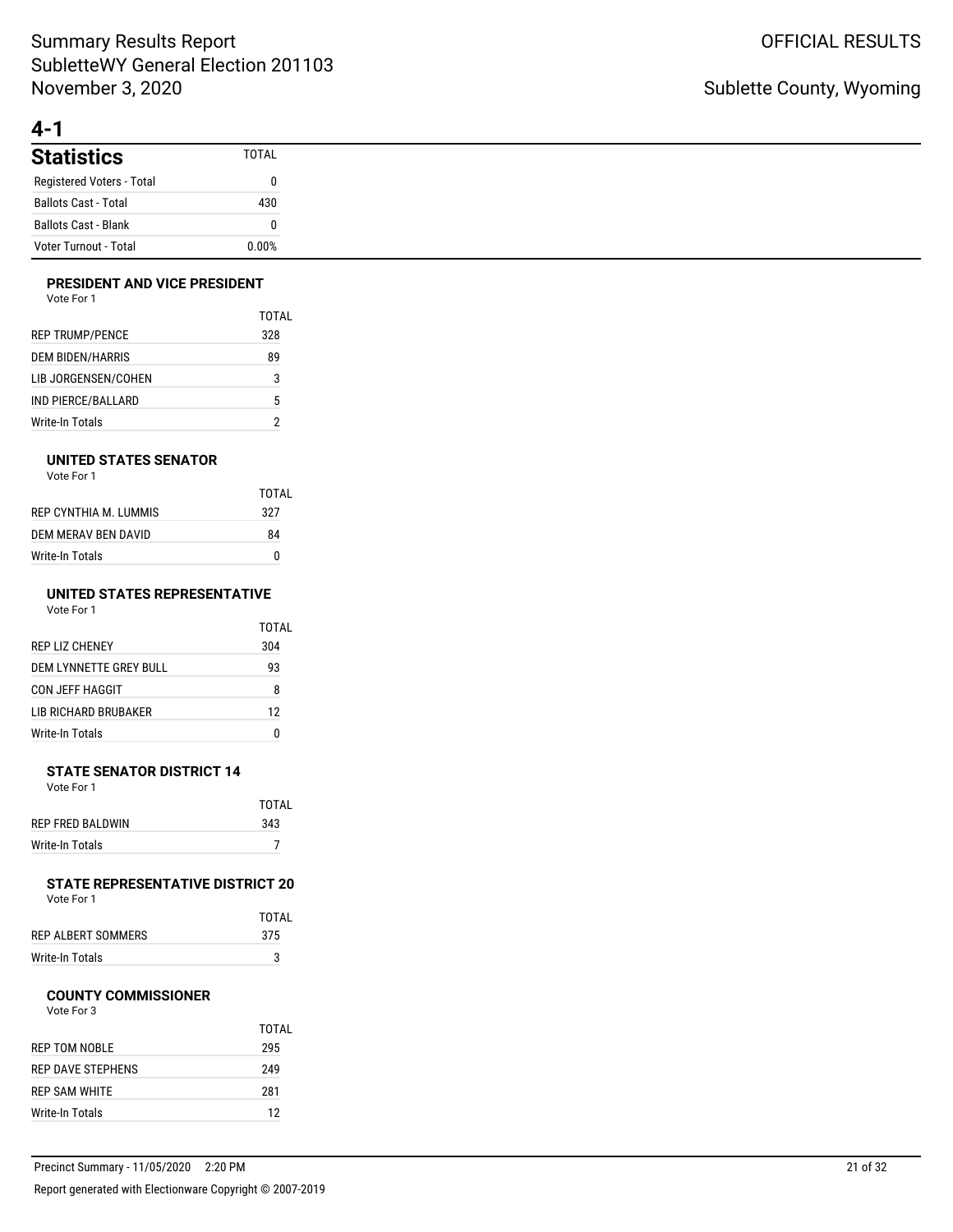| <b>COUNTY ASSESSOR</b><br>Vote For 1                 |              |
|------------------------------------------------------|--------------|
|                                                      | <b>TOTAL</b> |
| REP LAILA ILLOWAY                                    | 352          |
| Write-In Totals                                      | 3            |
| <b>SUP CT - BOOMGAARDEN</b><br>Vote For 1            |              |
|                                                      | <b>TOTAL</b> |
| YES                                                  | 269          |
| NO                                                   | 55           |
| <b>SUP CT - GRAY</b><br>Vote For 1                   |              |
|                                                      | <b>TOTAL</b> |
| YES                                                  | 267          |
| N <sub>O</sub>                                       | 53           |
| <b>DIST CT - CONDER</b><br>Vote For 1                |              |
|                                                      | <b>TOTAL</b> |
| YES                                                  | 264          |
| N <sub>O</sub>                                       | 52           |
| <b>CIR CT -DENHARDT</b><br>Vote For 1                |              |
|                                                      | <b>TOTAL</b> |
| YES                                                  | 253          |
| N <sub>O</sub>                                       | 55           |
| <b>CIR CT - HAWS</b><br>Vote For 1                   |              |
|                                                      | <b>TOTAL</b> |
| YES                                                  | 281          |
| N <sub>O</sub>                                       | 54           |
| <b>CIR CT - RADDA</b><br>Vote For 1                  |              |
|                                                      | <b>TOTAL</b> |
| YES                                                  | 249          |
| NO                                                   | 69           |
| <b>TRUSTEES SCHOOL DISTRICT #1 4YR</b><br>Vote For 3 |              |
|                                                      | TOTAL        |
| SHAWN HAMBY                                          | 110          |
| PHILLIP D. HANSEN                                    | 97           |
| <b>STACY ILLOWAY</b>                                 | 185          |
| <b>MARIE MCGUIRE</b>                                 | 205          |

CLAYTON OLSON 128 Write-In Totals 17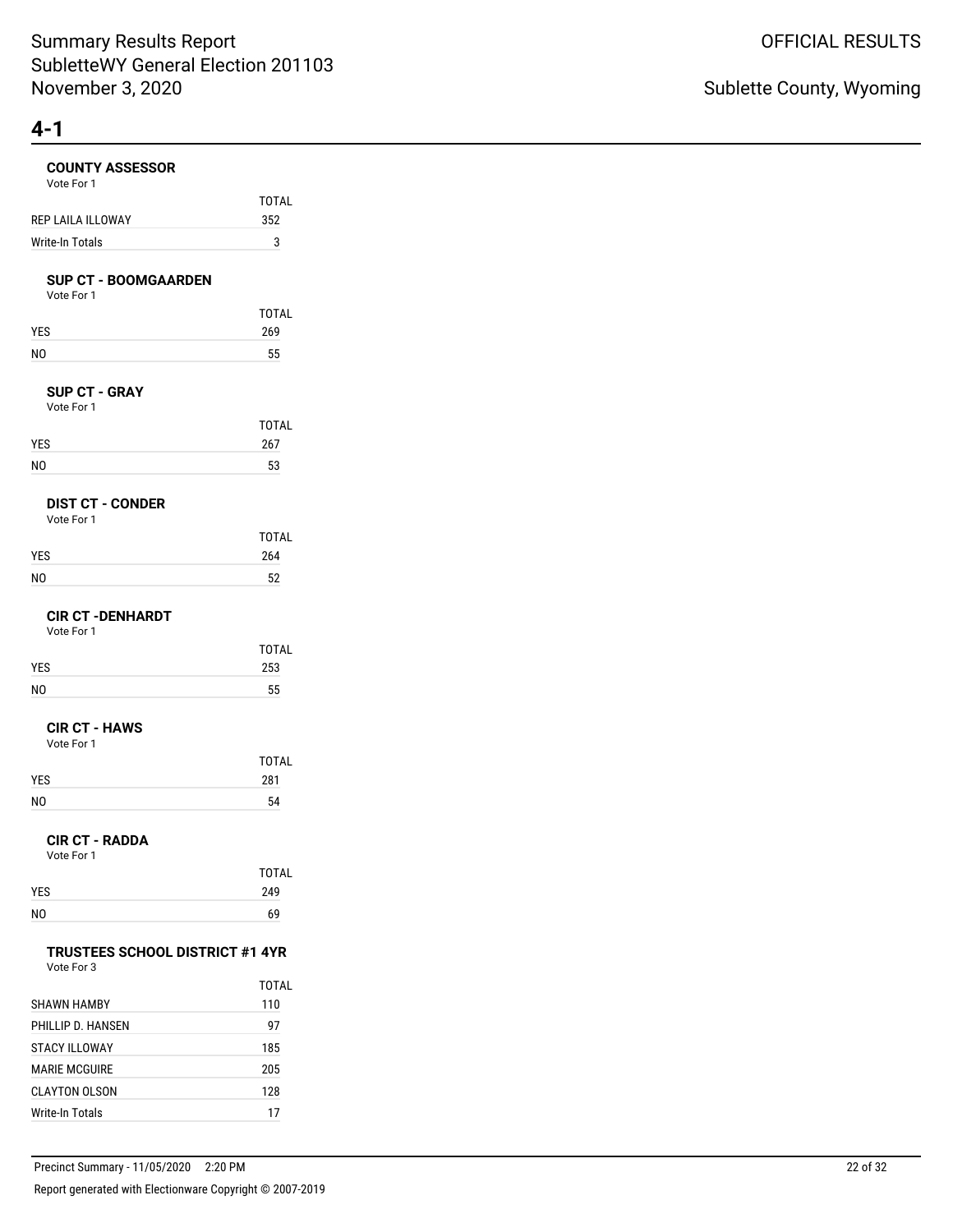### **TRUSTEES SCHOOL DISTRICT #1 2YR**

Vote For 1 TOTAL RACHEL WEKSLER 270 Write-In Totals 1

#### **TRUSTEES UPPER GREEN RIVER CEMETERY 4YR**

Vote For 3

|                  | TOTAI |
|------------------|-------|
| JANA M. BLOXHAM  | 114   |
| DWIGHT L. DIBBEN | 94    |
| CARMEN HITTLE    | 110   |
| DON SCHOOLEY     | 179   |
| REBECCA THOMPSON | 139   |
| MARY WASHAM      | 107   |
| Write-In Totals  | 2     |

# **TRUSTEES UPPER GREEN RIVER CEMETERY 2 YR**

Vote For 1

| TOTAI |
|-------|
| 159   |
| 138   |
| 0     |
|       |

### **TRUSTEES RURAL HEALTH CARE 4YR**

Vote For 2

|                         | TOTAL |
|-------------------------|-------|
| <b>I YNN E. BERNARD</b> | 187   |
| <b>SAM BIXLER</b>       | 136   |
| RANDALL MONTGOMERY      | 152   |
| Write-In Totals         | 23    |

### **SUPERVISOR AT LARGE CONSERVATION 4YR**

Vote For 1

| <b>TOTAL</b> |
|--------------|
| 337          |
| ∩            |
|              |

#### **SUPERVISORS RURAL CONSERVATION 4YR** Vote For 2

|                       | TOTAI |
|-----------------------|-------|
| MILFORD LOCKWOOD      | 237   |
| MEGHANN DURBROW SMITH | 239   |
| Write-In Totals       |       |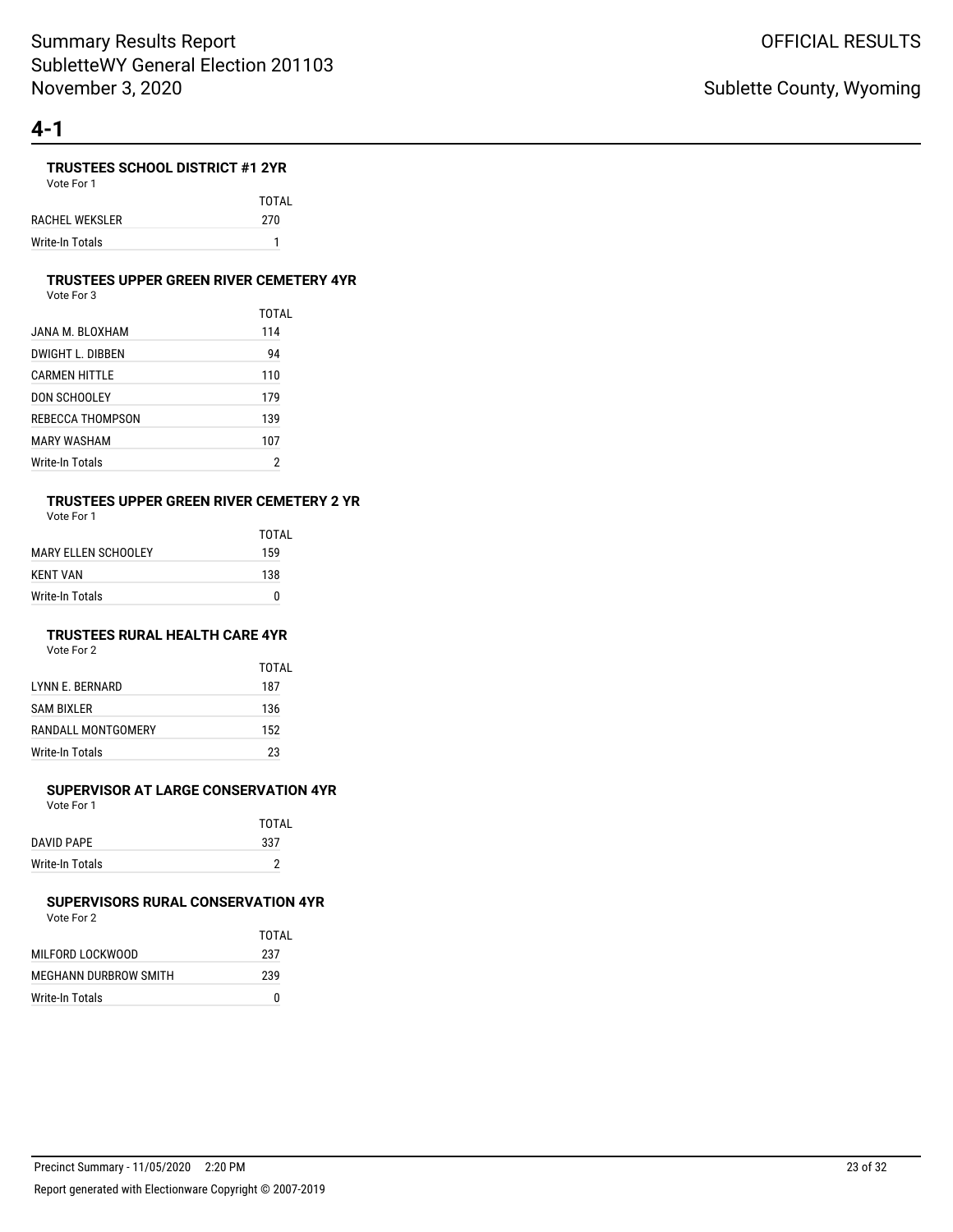# **TRUSTEES SUBLETTE HOSPITAL 4YR**

Vote For 2

|                  | TOTAI |
|------------------|-------|
| TONIA HOFFMAN    | 184   |
| DIANA F. WATKINS | 139   |
| JAMISON ZIEGLER  | 152   |
| Write-In Totals  |       |

### **TRUSTEES SUBLETTE HOSPITAL 2YR**

Vote For 3

|                     | TOTAL |
|---------------------|-------|
| WENDY BOMAN         | 207   |
| BRENDAN FITZSIMMONS | 164   |
| MIKE POMPY          | 124   |
| KENDA TANNER        | 194   |
| Write-In Totals     | 4     |

# **PROPOSED SUBLETTE COUNTY SPECIAL HOSPITAL DISTRICT**

Vote For 1

|                      | TOTAI |
|----------------------|-------|
| FOR THE DISTRICT     | 240   |
| AGAINST THE DISTRICT | 150   |

#### **CONST AMEND A**

|            | <b>TOTAL</b> |
|------------|--------------|
| <b>FOR</b> | 162          |
| AGAINST    | 196          |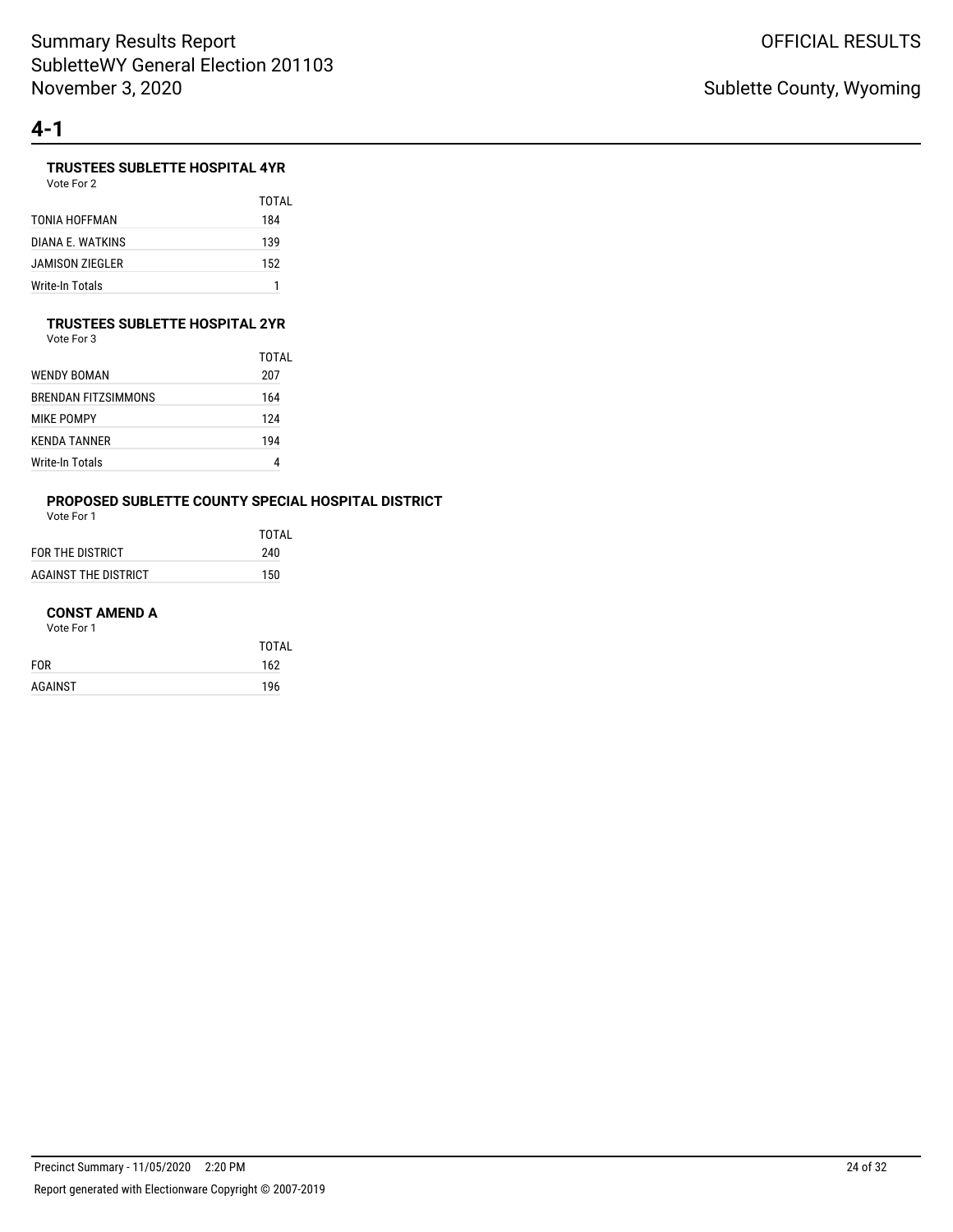# **4-2**

| <b>Statistics</b>            | <b>TOTAL</b> |
|------------------------------|--------------|
| Registered Voters - Total    |              |
| <b>Ballots Cast - Total</b>  | 287          |
| <b>Ballots Cast - Blank</b>  |              |
| <b>Voter Turnout - Total</b> | 0.00%        |

### **PRESIDENT AND VICE PRESIDENT**

| Vote For 1 |  |
|------------|--|
|------------|--|

|                         | TOTAL |
|-------------------------|-------|
| <b>REP TRUMP/PENCE</b>  | 227   |
| <b>DEM BIDEN/HARRIS</b> | 52    |
| LIB JORGENSEN/COHEN     | 3     |
| IND PIERCE/BALLARD      | 1     |
| Write-In Totals         |       |

### **UNITED STATES SENATOR**

| Vote For 1 |  |
|------------|--|
|------------|--|

| TOTAL |
|-------|
| 225   |
| 55    |
| n     |
|       |

#### **UNITED STATES REPRESENTATIVE** Vote For 1

| VULE FUII |  |
|-----------|--|
|           |  |
|           |  |
|           |  |

|                         | TOTAI |
|-------------------------|-------|
| <b>REP LIZ CHENEY</b>   | 211   |
| DEM I YNNETTE GREY BULL | 48    |
| CON JEFF HAGGIT         | 12    |
| I IB RICHARD BRUBAKER   | 4     |
| Write-In Totals         | 1     |

#### **STATE SENATOR DISTRICT 16** Vote For 1

|                    | TOTAL |
|--------------------|-------|
| REP DAN DOCKSTADER | 229   |
| Write-In Totals    | 6     |

# **STATE REPRESENTATIVE DISTRICT 22**<br>Vote For 1

| Vote For 1 |  |
|------------|--|
|            |  |

|                 | TOTAI |
|-----------------|-------|
| REP BILL WINNEY | 139   |
| IND JIM ROSCOF  | 129   |
| Write-In Totals | 3     |

#### **COUNTY COMMISSIONER**

| Vote For 3 |
|------------|
|            |

|                   | TOTAI |
|-------------------|-------|
| REP TOM NOBLE     | 202   |
| REP DAVE STEPHENS | 198   |
| REP SAM WHITE     | 183   |
| Write-In Totals   | 13    |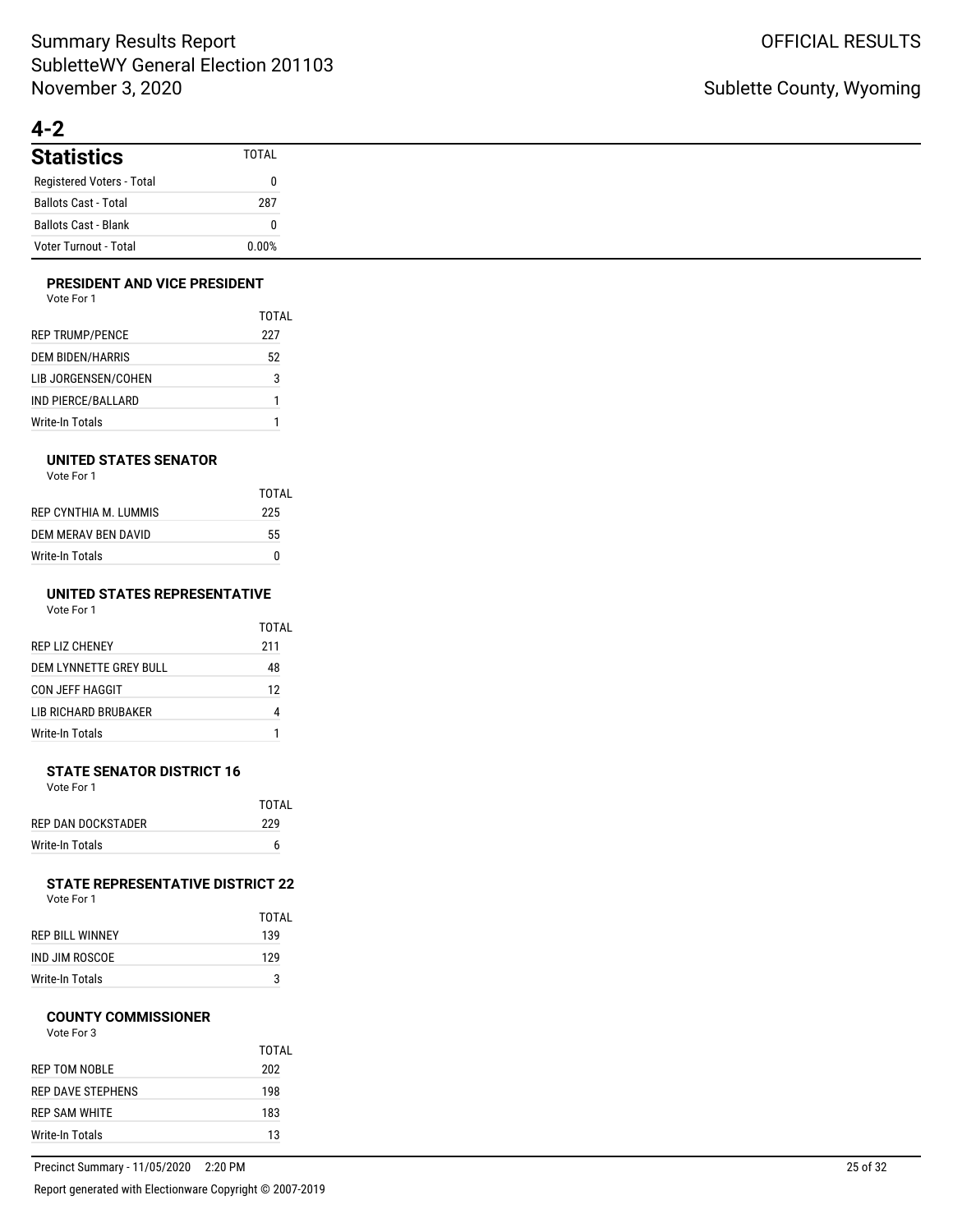# **COUNTY ASSESSOR**

| <b>COUNTY ASSESSOR</b><br>Vote For 1                 |                     |
|------------------------------------------------------|---------------------|
|                                                      | <b>TOTAL</b>        |
| REP LAILA ILLOWAY                                    | 237                 |
| Write-In Totals                                      | 9                   |
| <b>SUP CT - BOOMGAARDEN</b><br>Vote For 1            |                     |
| YES                                                  | <b>TOTAL</b><br>187 |
| NO                                                   | 46                  |
|                                                      |                     |
| <b>SUP CT - GRAY</b><br>Vote For 1                   |                     |
|                                                      | <b>TOTAL</b>        |
| YES                                                  | 181                 |
| NO                                                   | 48                  |
| <b>DIST CT - CONDER</b><br>Vote For 1                |                     |
|                                                      | <b>TOTAL</b>        |
| YES                                                  | 184                 |
| NO                                                   | 37                  |
| <b>CIR CT - DENHARDT</b><br>Vote For 1               |                     |
|                                                      | <b>TOTAL</b>        |
| YES                                                  | 176                 |
| NO                                                   | 43                  |
| <b>CIR CT - HAWS</b><br>Vote For 1                   |                     |
|                                                      | <b>TOTAL</b>        |
| YES                                                  | 198                 |
| NO                                                   | 43                  |
| <b>CIR CT - RADDA</b><br>Vote For 1                  |                     |
|                                                      | <b>TOTAL</b>        |
| <b>YFS</b>                                           | 171                 |
| NO                                                   | 51                  |
| <b>TRUSTEES SCHOOL DISTRICT #1 4YR</b><br>Vote For 3 |                     |
|                                                      | TOTAL               |
| <b>SHAWN HAMBY</b>                                   | 61                  |
| PHILLIP D. HANSEN                                    | 73                  |
| STACY ILLOWAY                                        | 145                 |
| <b>MARIE MCGUIRE</b>                                 | 142                 |

CLAYTON OLSON 155 Write-In Totals 9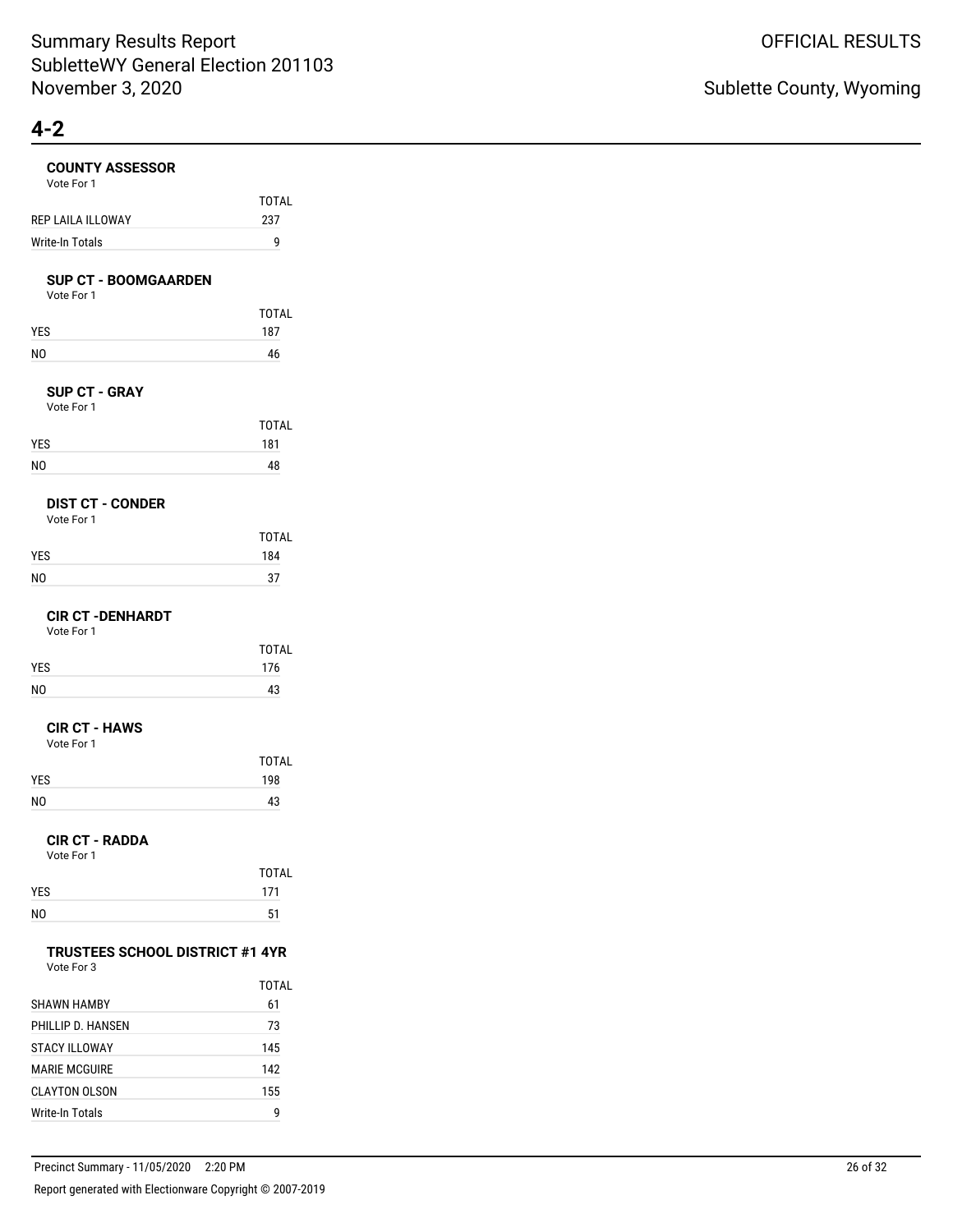### **TRUSTEES SCHOOL DISTRICT #1 2YR**

Vote For 1

TOTAL RACHEL WEKSLER 191 Write-In Totals 1

#### **TRUSTEES UPPER GREEN RIVER CEMETERY 4YR**

Vote For 3

|                  | TOTAL          |
|------------------|----------------|
| JANA M. BLOXHAM  | 84             |
| DWIGHT L. DIBBEN | 86             |
| CARMEN HITTLE    | 89             |
| DON SCHOOLEY     | 136            |
| REBECCA THOMPSON | 83             |
| MARY WASHAM      | 70             |
| Write-In Totals  | $\overline{2}$ |

# **TRUSTEES UPPER GREEN RIVER CEMETERY 2 YR**

Vote For 1

|                        | TOTAI |
|------------------------|-------|
| MARY FI I FN SCHOOI FY | 137   |
| KFNT VAN               | 73    |
| Write-In Totals        |       |

### **TRUSTEES RURAL HEALTH CARE 4YR**

Vote For 2

|                    | TOTAI |
|--------------------|-------|
| I YNN F. BERNARD   | 148   |
| <b>SAM BIXLER</b>  | 105   |
| RANDALL MONTGOMERY | 120   |
| Write-In Totals    | 21    |

### **SUPERVISOR AT LARGE CONSERVATION 4YR**

Vote For 1

|                 | <b>TOTAL</b> |
|-----------------|--------------|
| DAVID PAPE      | 243          |
| Write-In Totals |              |

#### **SUPERVISORS RURAL CONSERVATION 4YR** Vote For 2

|                       | TOTAL |
|-----------------------|-------|
| MILFORD LOCKWOOD      | 186   |
| MEGHANN DURBROW SMITH | 151   |
| Write-In Totals       | 3     |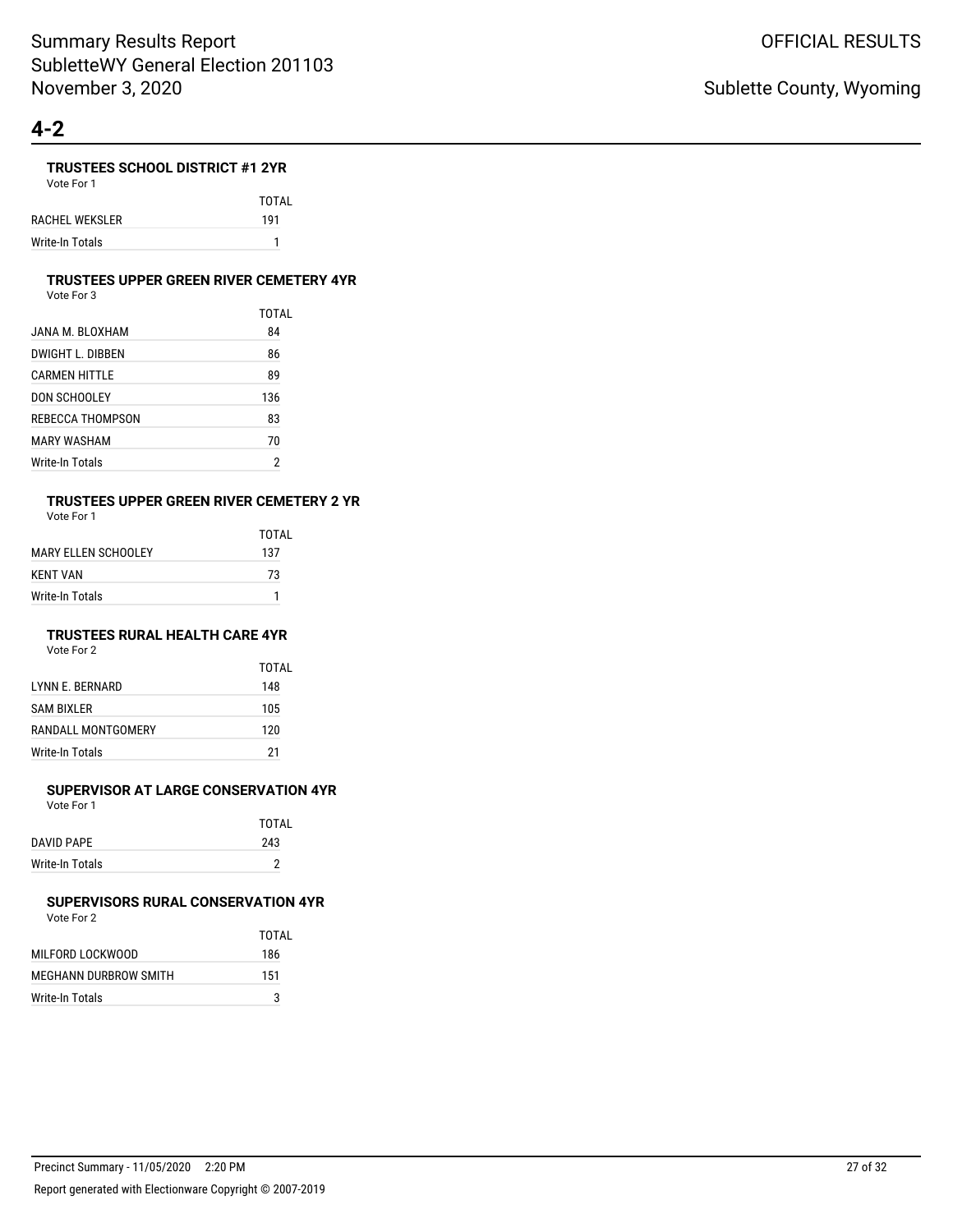### **TRUSTEES SUBLETTE HOSPITAL 4YR**

Vote For 2

|                  | TOTAL |
|------------------|-------|
| TONIA HOFFMAN    | 136   |
| DIANA E. WATKINS | 81    |
| JAMISON ZIEGLER  | 112   |
| Write-In Totals  | 5     |

#### **TRUSTEES SUBLETTE HOSPITAL 2YR**

Vote For 3

|                     | TOTAL |
|---------------------|-------|
| WENDY BOMAN         | 110   |
| BRENDAN FITZSIMMONS | 99    |
| MIKE POMPY          | 102   |
| KENDA TANNER        | 151   |
| Write-In Totals     | 8     |

# **PROPOSED SUBLETTE COUNTY SPECIAL HOSPITAL DISTRICT**

Vote For 1

|                      | TOTAL |
|----------------------|-------|
| FOR THE DISTRICT     | 134   |
| AGAINST THE DISTRICT | 138   |

#### **CONST AMEND A**

|            | <b>TOTAL</b> |
|------------|--------------|
| <b>FOR</b> | 110          |
| AGAINST    | 148          |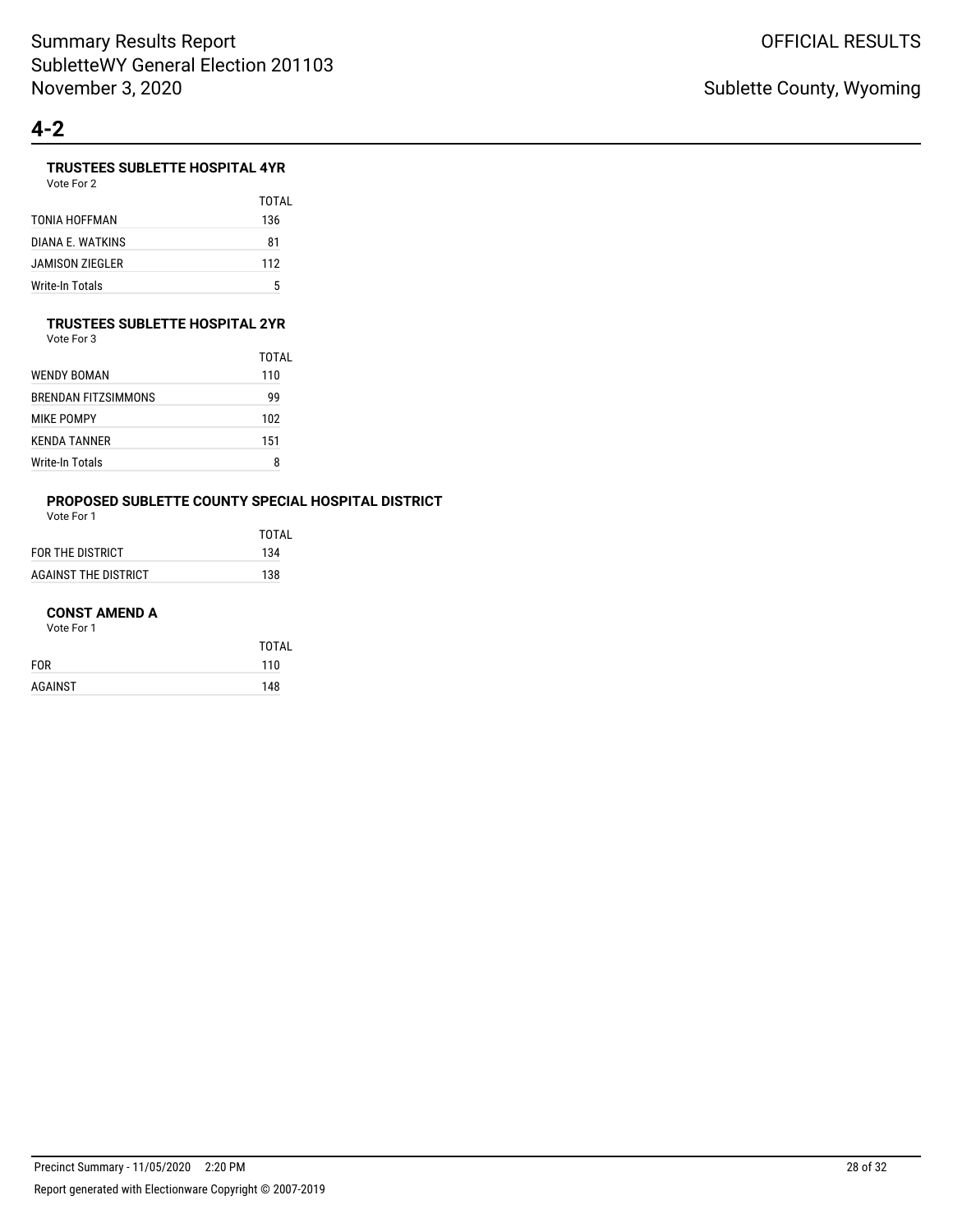# **5-1**

| <b>Statistics</b>            | <b>TOTAL</b> |
|------------------------------|--------------|
| Registered Voters - Total    |              |
| <b>Ballots Cast - Total</b>  | 221          |
| <b>Ballots Cast - Blank</b>  | 0            |
| <b>Voter Turnout - Total</b> | 0.00%        |

### **PRESIDENT AND VICE PRESIDENT**

| Vote For 1 |  |
|------------|--|
|------------|--|

|                         | TOTAL |
|-------------------------|-------|
| <b>REP TRUMP/PENCE</b>  | 165   |
| <b>DEM BIDEN/HARRIS</b> | 52    |
| LIB JORGENSEN/COHEN     | 1     |
| IND PIERCE/BALLARD      | 2     |
| Write-In Totals         |       |

### **UNITED STATES SENATOR**

Vote For 1

|                       | TOTAL |
|-----------------------|-------|
| REP CYNTHIA M. LUMMIS | 167   |
| DEM MERAV BEN DAVID   | 45    |
| Write-In Totals       | n     |

#### **UNITED STATES REPRESENTATIVE**  $V_{\text{obs}}$  F.

| vote For T |  |  |
|------------|--|--|
|            |  |  |

|                         | TOTAI |
|-------------------------|-------|
| <b>REP LIZ CHENEY</b>   | 162   |
| DEM I YNNETTE GREY BULL | 47    |
| CON JEFF HAGGIT         | 2     |
| I IB RICHARD BRUBAKER   | 7     |
| <b>Write-In Totals</b>  |       |

#### **STATE SENATOR DISTRICT 16** Vote For 1

| .                  |       |
|--------------------|-------|
|                    | TOTAI |
| REP DAN DOCKSTADER | 179   |
| Write-In Totals    | 3     |

#### **STATE REPRESENTATIVE DISTRICT 22** Vote For 1

| TOTAI |
|-------|
| 52    |
| 156   |
|       |

Write-In Totals 1

#### **COUNTY COMMISSIONER**

|                      | TOTAI |
|----------------------|-------|
| <b>REP TOM NOBLE</b> | 128   |
| REP DAVE STEPHENS    | 131   |
| REP SAM WHITE        | 113   |
| Write-In Totals      | 16    |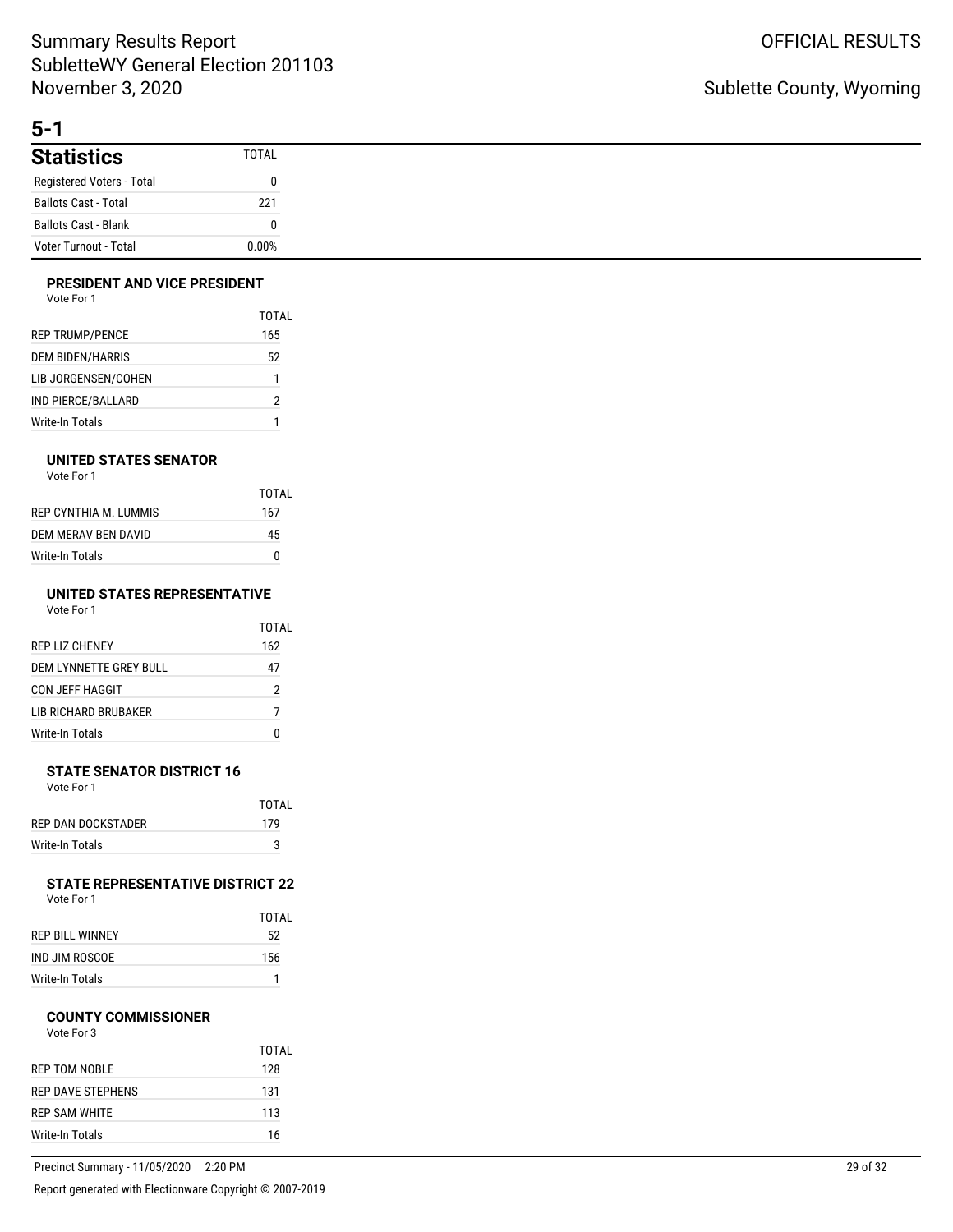| <b>COUNTY ASSESSOR</b><br>Vote For 1                 |           |
|------------------------------------------------------|-----------|
|                                                      | TOTAL     |
| REP LAILA ILLOWAY                                    | 161       |
| Write-In Totals                                      | 6         |
| <b>SUP CT - BOOMGAARDEN</b><br>Vote For 1            |           |
|                                                      | TOTAL     |
| YES                                                  | 133       |
| N <sub>O</sub>                                       | 26        |
| <b>SUP CT - GRAY</b><br>Vote For 1                   |           |
|                                                      | TOTAL     |
| YES                                                  | 128       |
| N <sub>O</sub>                                       | 33        |
| <b>DIST CT - CONDER</b><br>Vote For 1                |           |
|                                                      | TOTAL     |
| YES                                                  | 130       |
| NO                                                   | 27        |
| <b>CIR CT -DENHARDT</b><br>Vote For 1                |           |
|                                                      | TOTAL     |
| YES                                                  | 127       |
| NO                                                   | 30        |
| <b>CIR CT - HAWS</b><br>Vote For 1                   |           |
|                                                      | TOTAL     |
| YES<br>NO                                            | 141<br>25 |
|                                                      |           |
| <b>CIR CT - RADDA</b><br>Vote For 1                  |           |
|                                                      | TOTAL     |
| YES                                                  | 128       |
| NO                                                   | 35        |
| <b>TRUSTEES SCHOOL DISTRICT #1 4YR</b><br>Vote For 3 |           |
|                                                      | TOTAL     |
| <b>SHAWN HAMBY</b>                                   | 38        |
| PHILLIP D. HANSEN                                    | 45        |
| <b>STACY ILLOWAY</b>                                 | 75        |
| <b>MARIE MCGUIRE</b>                                 | 57        |
| CLAYTON OLSON                                        | 50        |

Write-In Totals 9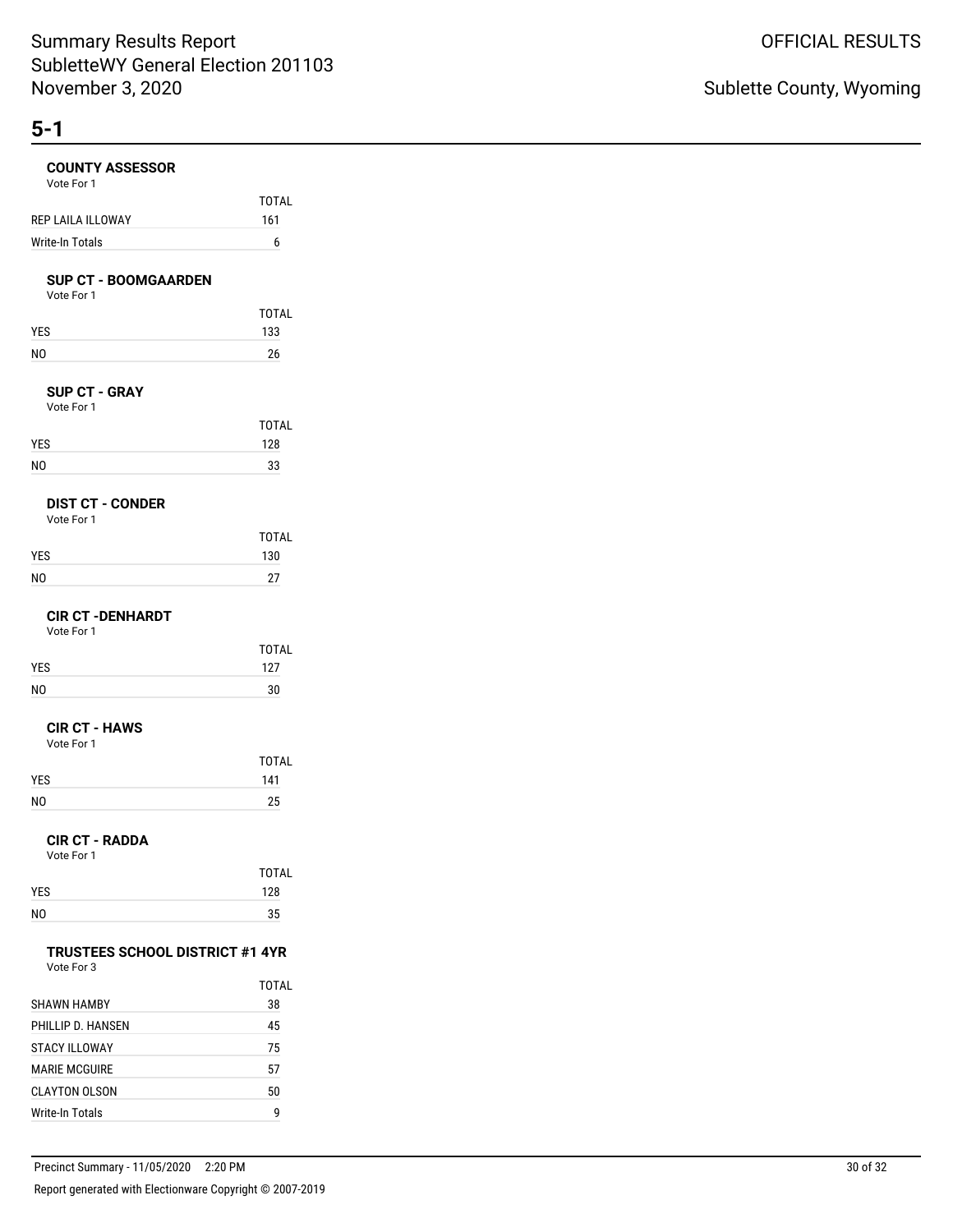### **TRUSTEES SCHOOL DISTRICT #1 2YR**

Vote For 1 TOTAL RACHEL WEKSLER 114 Write-In Totals 4

#### **TRUSTEES UPPER GREEN RIVER CEMETERY 4YR**

Vote For 3

|                  | TOTAI |
|------------------|-------|
| JANA M. BLOXHAM  | 31    |
| DWIGHT L. DIBBEN | 31    |
| CARMEN HITTLE    | 47    |
| DON SCHOOLEY     | 69    |
| REBECCA THOMPSON | 42    |
| MARY WASHAM      | 40    |
| Write-In Totals  | 5     |

# **TRUSTEES UPPER GREEN RIVER CEMETERY 2 YR**

Vote For 1

|                      | TOTAI |
|----------------------|-------|
| MARY FI LEN SCHOOLEY | 73    |
| KFNT VAN             | 43    |
| Write-In Totals      | 3     |

### **TRUSTEES RURAL HEALTH CARE 4YR**

Vote For 2

|                         | <b>TOTAL</b> |
|-------------------------|--------------|
| <b>I YNN E. BERNARD</b> | 64           |
| <b>SAM BIXLER</b>       | 57           |
| RANDALL MONTGOMERY      | 59           |
| Write-In Totals         | 10           |

### **SUPERVISOR AT LARGE CONSERVATION 4YR**

Vote For 1

|                 | TOTAI |
|-----------------|-------|
| DAVID PAPE      | 156   |
| Write-In Totals |       |
|                 |       |

#### **SUPERVISORS RURAL CONSERVATION 4YR** Vote For 2

|                       | TOTAI |
|-----------------------|-------|
| MILFORD LOCKWOOD      | 88    |
| MEGHANN DURBROW SMITH | 92    |
| Write-In Totals       |       |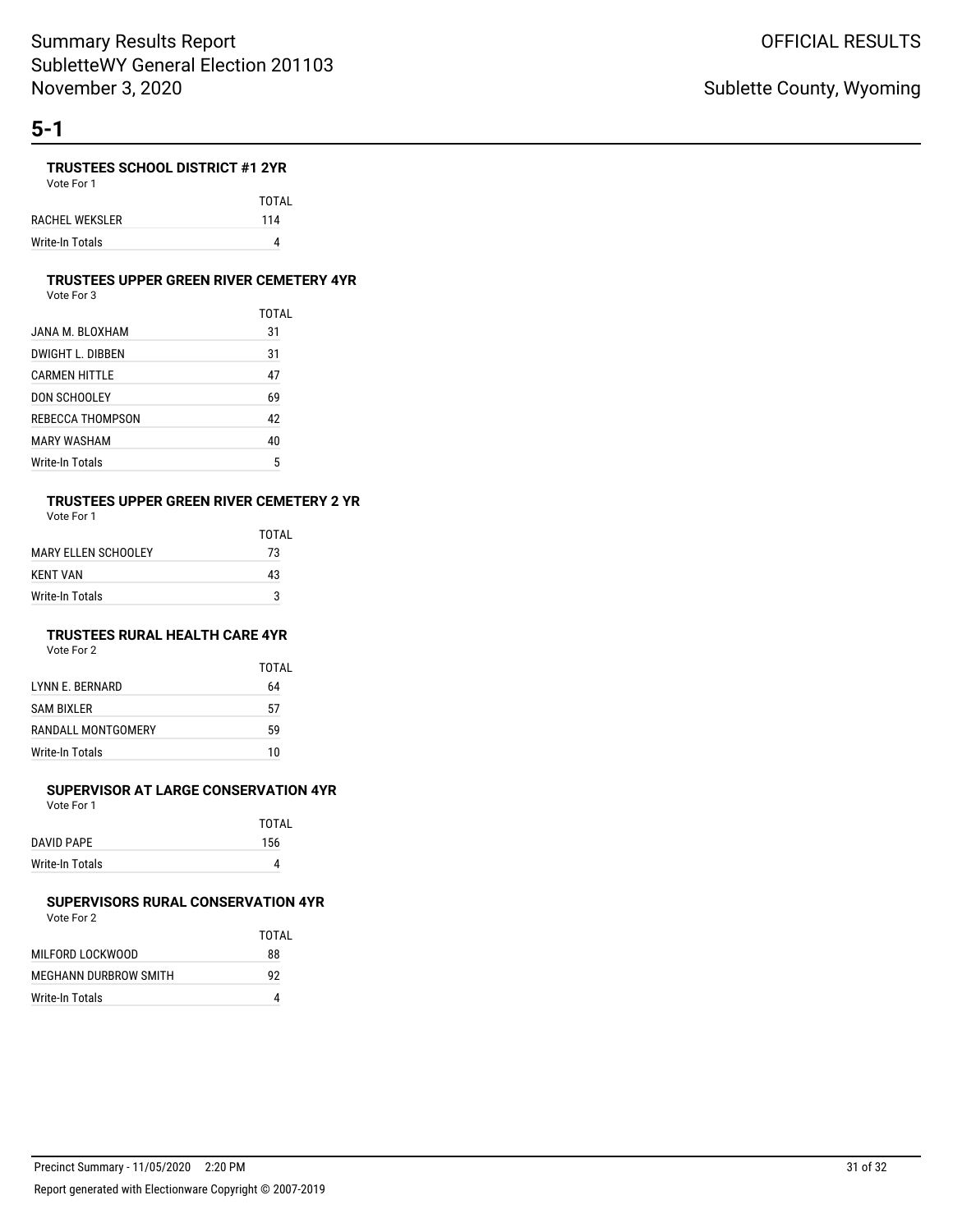### **TRUSTEES SUBLETTE HOSPITAL 4YR**

Vote For 2

|                  | TOTAI |
|------------------|-------|
| TONIA HOFFMAN    | 62    |
| DIANA F. WATKINS | 67    |
| JAMISON ZIEGLER  | 56    |
| Write-In Totals  | 4     |

#### **TRUSTEES SUBLETTE HOSPITAL 2YR**

Vote For 3

|                     | TOTAL |
|---------------------|-------|
| WENDY BOMAN         | 72    |
| BRENDAN FITZSIMMONS | 51    |
| MIKE POMPY          | 45    |
| KENDA TANNER        | 69    |
| Write-In Totals     | 6     |

# **PROPOSED SUBLETTE COUNTY SPECIAL HOSPITAL DISTRICT**

Vote For 1

|                      | <b>TOTAL</b> |
|----------------------|--------------|
| FOR THE DISTRICT     | 115          |
| AGAINST THE DISTRICT | -71          |

#### **CONST AMEND A**

|            | <b>TOTAL</b> |
|------------|--------------|
| <b>FOR</b> | 82           |
| AGAINST    | 96           |